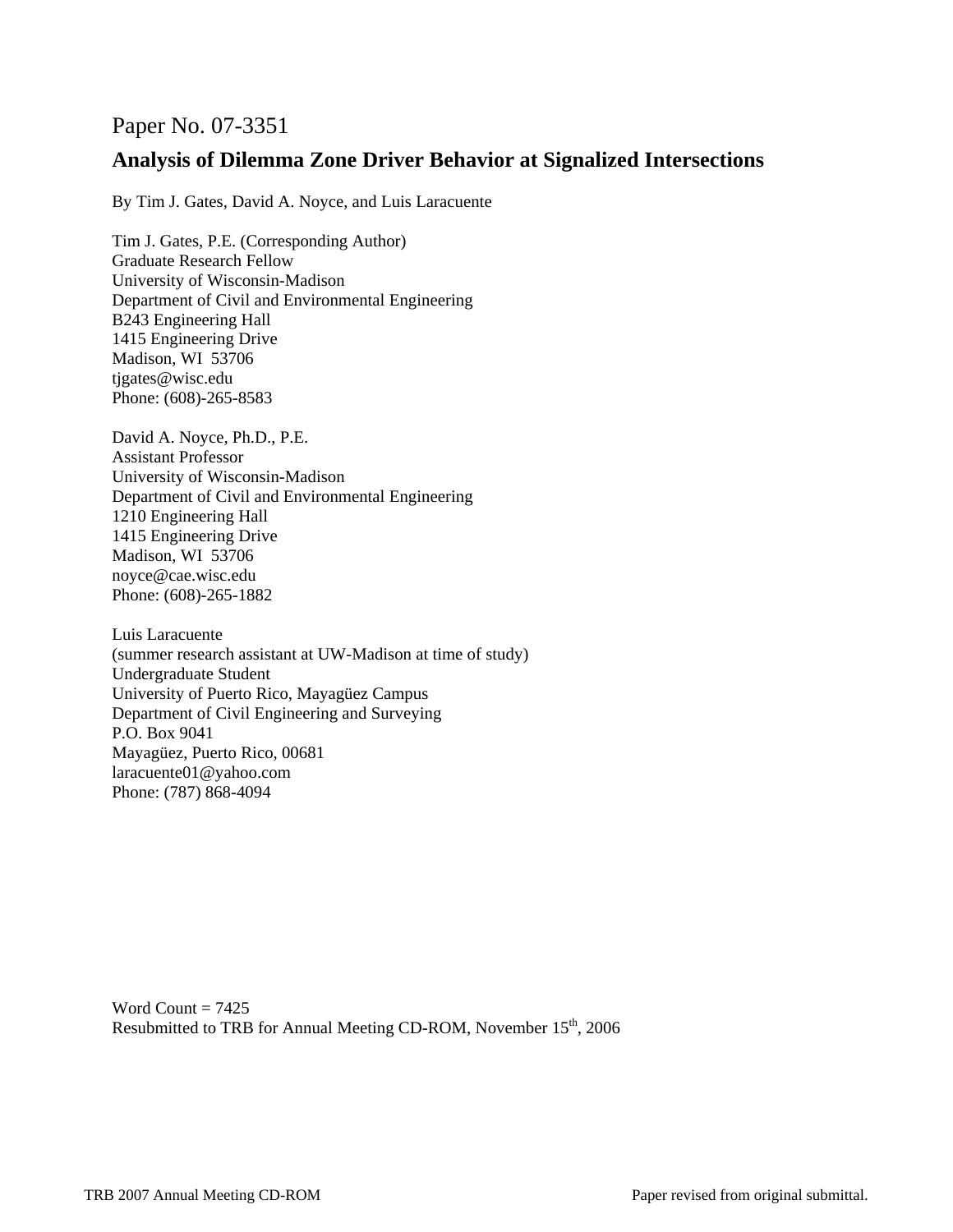## **ABSTRACT**

This research evaluated the behavior of vehicles between 2.0 and 5.5 seconds upstream of signalized intersections at the start of yellow, as this region is typically considered the "dilemma zone" for drivers. A field study was undertaken in which vehicles were recorded using 8mm analog video cameras temporarily installed at four high-speed intersections (speed limits  $\geq 40$ ) mph) and two low-speed intersections (speed limits  $\leq$  35 mph) in the Madison, Wisconsin area. Approach speed limits at the six study sites ranged between 25 mph to 50 mph. Data were obtained for 1,001 vehicles (463 first-to-stop, 538 last-to-go). Several factors were recorded for each vehicle, including: approach speed, distance upstream of the intersection at start of yellow, brake-response time, average deceleration rate, vehicle type, headway, tailway, action of vehicles in adjacent lanes, presence side-street vehicles/pedestrians/bicycles, presence of opposing vehicles waiting to turn left, flow rate, and cycle length. The research evaluated deceleration rates and brake-response times for first-to-stop vehicles in addition to the differentiating characteristics between first-to-stop and last-to-go vehicles. The observed 15th, 50th, and 85th percentile brake-response times for first-to-stop vehicles were found to be 0.7, 1.0, and 1.6 seconds, respectively. The observed  $15<sup>th</sup>$ ,  $50<sup>th</sup>$ , and  $85<sup>th</sup>$  percentile deceleration rates for first-tostop vehicles were 7.2, 9.9, and 12.9  $ft/s^2$ , respectively. Deceleration rates were found to increase as approach speed increased (i.e., faster drivers used greater deceleration), decrease as distance from the intersection increased (i.e., drivers used lower deceleration when farther from the intersection), and increase as the brake-response time increased (i.e., slower-reacting drivers used greater deceleration rates). The findings suggest that the 10  $\text{ft/s}^2$  default "comfortable" deceleration rate commonly used for timing yellow intervals may be overly conservative at higher speed intersections as 69 percent of drivers approaching at speeds greater than 40 mph used a deceleration rate greater than 10  $\text{ft/s}^2$ . Drivers were found to be more likely to stop rather than go through under the following conditions: greater travel time to the intersection at start of yellow; shorter yellow-interval; longer cycle length; if the subject vehicle was a passenger vehicle; presence of vehicles/bicycles/pedestrians waiting on the side-street; and absence of vehicles in adjacent lanes that go through. Of these factors, the estimated travel time to the intersection at the start of the yellow interval was found to have, by far, the strongest effect on a driver's likelihood to stop versus go through the intersection.

**Key Words:** dilemma zone, deceleration, signalized intersection, yellow interval, driver behavior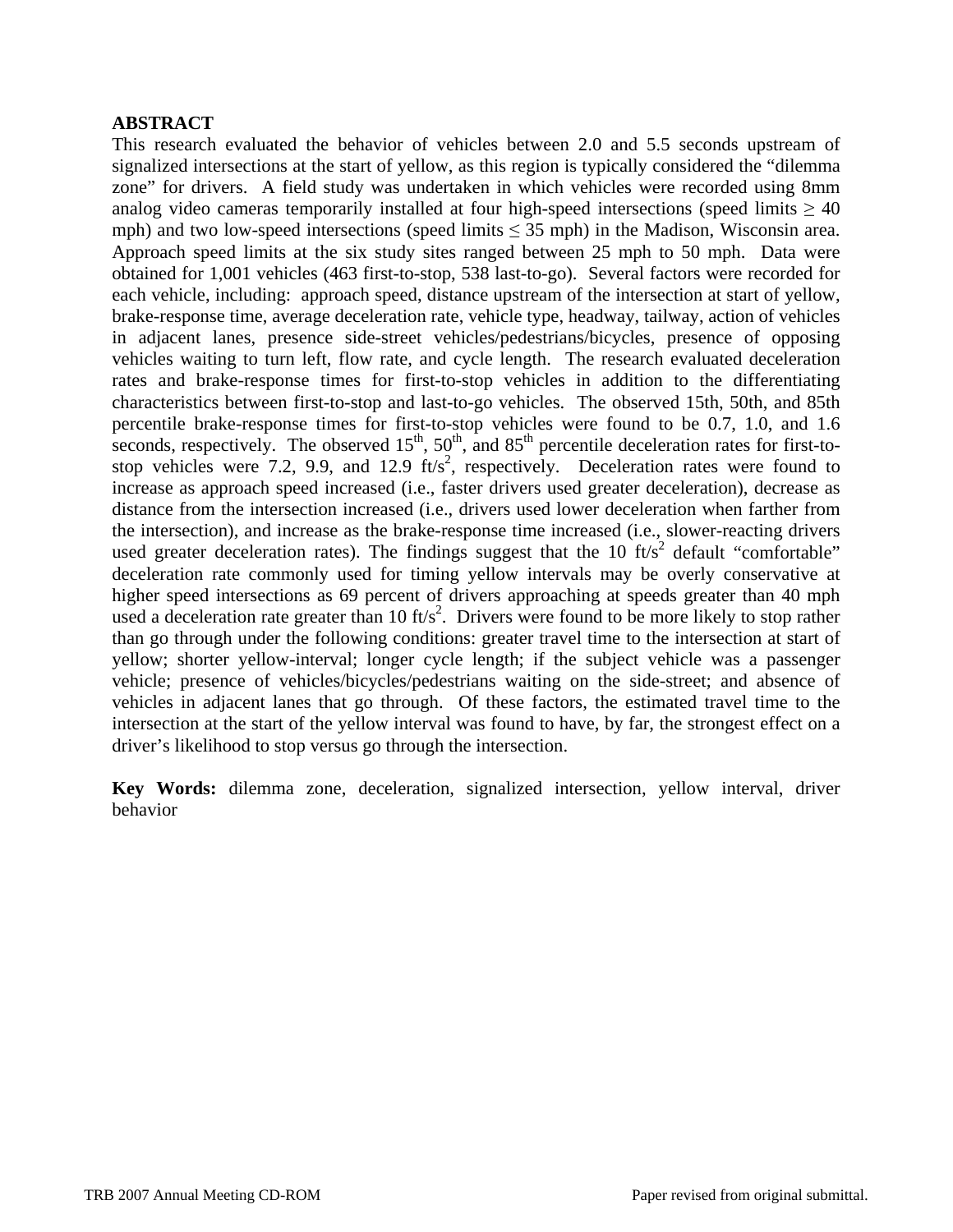### **INTRODUCTION**

When a traffic signal changes from a green to a yellow indication, drivers approaching the intersection must quickly decide whether to stop or continue through the intersection. Drivers often experience anxiety when faced with this situation and there are often serious implications when incorrect decisions are made. Drivers who are relatively close to the intersection and abruptly stop when they should proceed, risk rear-end collision from vehicles following close behind. On the other hand, drivers who are farther away from the intersection yet choose to proceed, run the risk of red-light running and a right-angle collision from conflicting vehicles.

Two types of "dilemma zone" situations may arise for drivers when faced with a yellow indication on the approach to a signalized intersection:

- The first type of dilemma zone situation occurs at locations where the yellow and allred times are not of sufficient length, causing a situation where some drivers cannot stop in time for the red indication without uncomfortable braking and also cannot safely clear the intersection without considerable acceleration (*1*). This situation can be resolved through the use of yellow and all-red intervals that are of sufficient length, based largely on prevailing speeds at the site.
- The second and more common dilemma zone situation occurs as a result of differences in driver behavior. The "indecision zone" is typically defined as the area upstream from the stop line between which 10 percent and 90 percent of the drivers will stop in response to the yellow indication (*2*). The size and location of the indecision zone varies based on numerous factors, although research has shown the indecision zone typically occurs between 2.5 and 5.5 seconds upstream of the stop line (*3*).

All references to the term "dilemma zone" in this paper represent the latter situation (i.e., "indecision zone").

### **Goals and Objectives**

The primary goal of the research described herein was to develop comprehensive knowledge of the characteristics of driver behavior in the dilemma zone at signalized intersections. Although past research has evaluated driver behavior during the yellow interval, there are limitations to the current body of literature. Little research on dilemma zone driver behavior has been performed over the past 20 years, although traffic conditions, driver habits, and vehicle characteristics have changed during this time period. Most of the previous studies of driver behavior provide a good blueprint for data collection procedures, although none of the studies included enough predictor variables or considered enough traffic/intersection conditions to produce comprehensive models of dilemma zone behavior. Specific behavioral characteristics for dilemma zone drivers that were of interest to this research included:

- characteristics of first-to-stop versus last-to-go vehicles;
- brake-response times for first-to-stop vehicles; and
- deceleration rates for first-to-stop vehicles.

#### **Literature Review**

Past research has investigated drivers' dilemma zone behavior in order to evaluate and characterize stopping characteristics during the yellow and all red intervals. Findings from these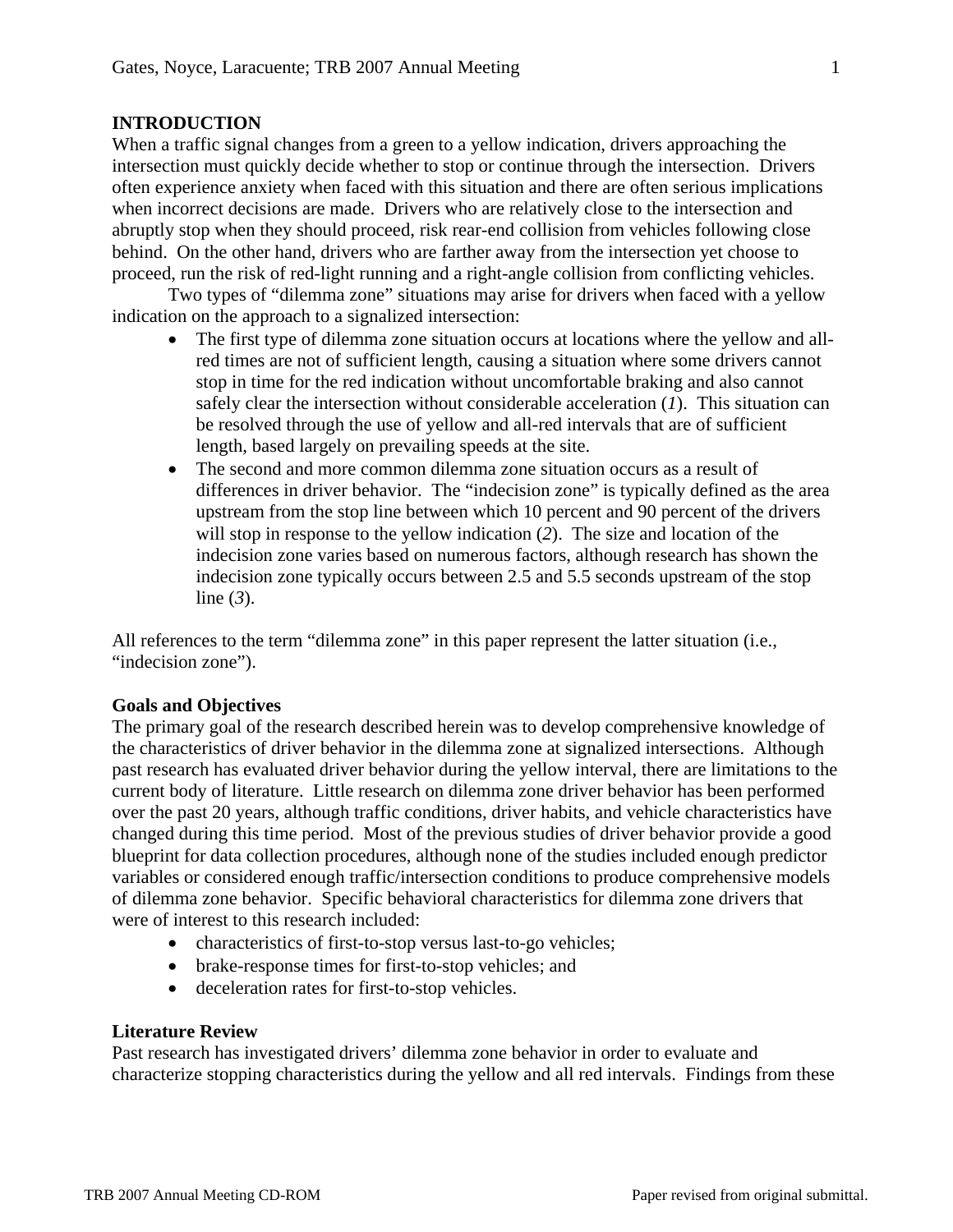studies have been used to establish default values for certain parameters, such as deceleration rates and brake-response times, used for timing yellow and all-red intervals.

#### *Brake-Response Times for First-to-Stop Vehicles*

A driver approaching a signalized intersection at the onset of yellow must first perceive the yellow indication and then decide whether to stop or proceed through. If a driver chooses to stop, he/she must then move his/her foot to the brake pedal and apply enough pressure on the pedal to stop the vehicle. The time between the onset of yellow and the moment the brake light indications are illuminated is referred to as the brake-response time. In cases where the stopping situation does not require immediate braking, the brake-response time may also include a certain amount of additional driver lag time.

In the mid-1980's Chang and Messer, et al., investigated driver response time to the yellow indication for 579 stopping vehicles at six intersections with speed limits between 30 and 50 mph and found that the  $15^{th}$ ,  $50^{th}$ , and  $85^{th}$  percentile brake-response times were 0.7, 1.1, and 1.9 seconds, respectively (*4*). The authors found that increasing approach speed caused a decrease in brake-response time, especially for the  $85<sup>th</sup>$  percentile response time. At speeds over 40 mph, observed brake-response times were practically unaltered by approach speed or distance from the intersection with a constant median of 0.9 seconds (*4*). These results were similar to those found in an earlier study by Wortman and Matthais (*5*). The median values found in the literature provide good agreement with the Institute of Transportation Engineer's (ITE) recommended brake-response time of 1.0 seconds for timing of the yellow interval (*6,7*). Using data from sixteen driver-response studies, Koppa showed that alerted drivers (typical of drivers approaching a traffic signal) posses mean,  $85<sup>th</sup>$ , and  $95<sup>th</sup>$  percentile perception-reaction times for braking of 0.54, 0.64, and 0.72 seconds, respectively (*8*). Koppa's findings suggest that alerted drivers can react quickly if necessary and confirm that brake-response times determined based on brake-light observations often include additional driver lag time because maximum braking performance in the dilemma zone is typically not necessary.

#### *Deceleration Rate for First-to-Stop Vehicles*

After the decision to stop has been made and the driver has moved his/her foot over to the brake pedal, the brakes must be applied with enough pressure to stop the vehicle prior to entering the intersection. ITE recommends that yellow intervals be timed based on a threshold "comfortable" approach deceleration rate of 10 ft/s<sup>2</sup> (6,7). AASHTO suggests a slightly higher threshold deceleration rate of 11.2  $\text{ft/s}^2$ , which most vehicle braking systems and wet tire-pavement friction levels are capable of providing (*9*). Past research has shown that drivers' selection of deceleration rate in the dilemma zone condition is dependent on approach speed, among other factors.

Chang and Messer determined the  $15^{th}$ ,  $50^{th}$ , and  $85^{th}$  percentile deceleration rates for 579 stopping vehicles at six intersections with speed limits between 30 and 50 mph to be 5.6, 9.2, and 13.5 ft/sec<sup>2</sup>, respectively (4). The study also found that as the approach speed increased, the deceleration rate increased at nearly a linear rate suggesting that deceleration rate is highly dependent on approach speed. Selection of deceleration rate was also found to be highly dependent on brake-response time, although neither light condition (day vs. night) nor weather condition (dry vs. wet) were found to have significant effects on deceleration rate. The authors did note that the deceleration rates were based more on selection of comfort and were not indicative of a maximum deceleration rate since it appeared that many of the drivers could have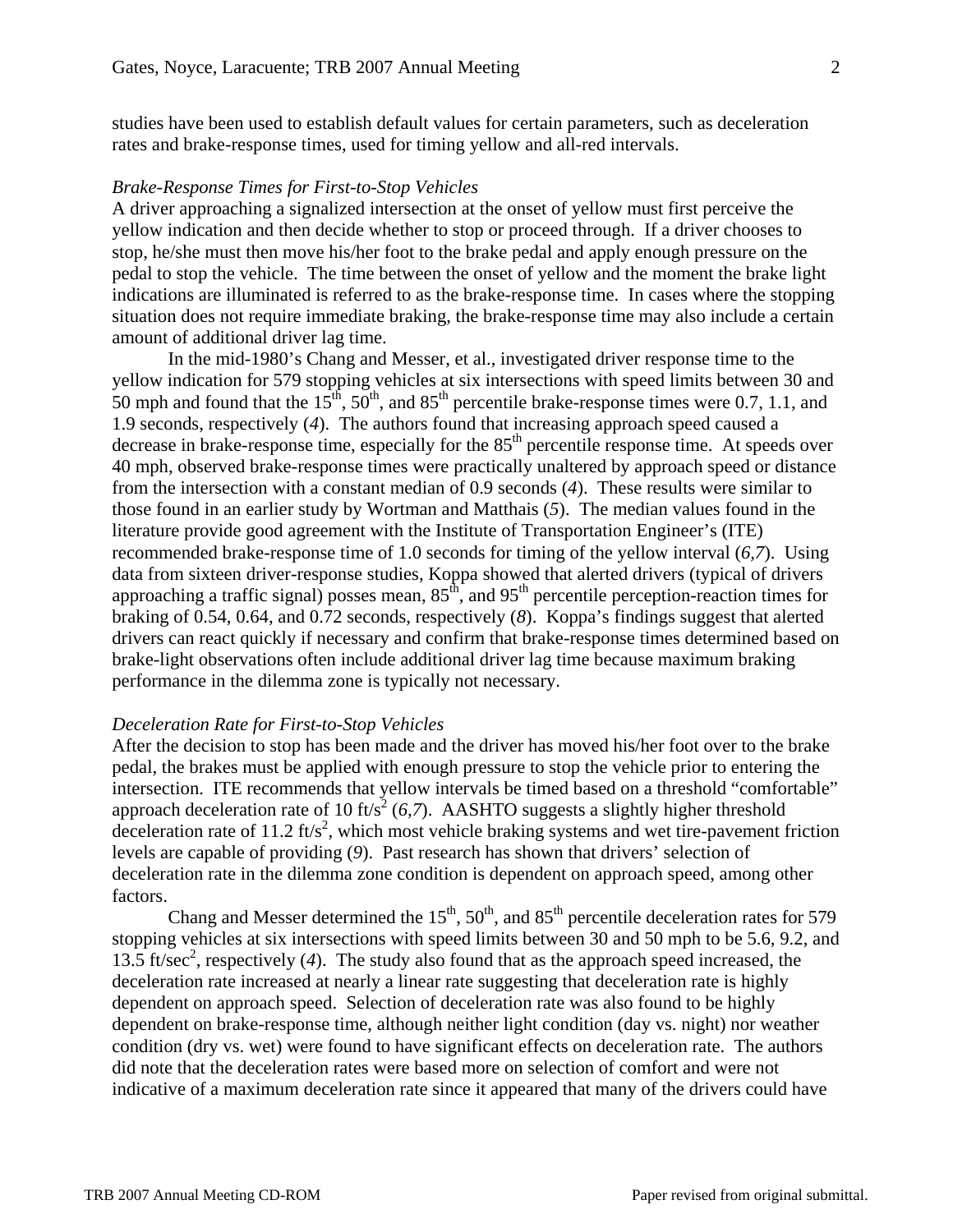braked harder if necessary (*4*). Williams found similar distributions of deceleration rates in his late-1970's study of driver behavior (*10*). Wortman and Matthais, however, found slightly higher deceleration rates in a mid-1980's study of first-to-stop vehicles at six intersections, finding 15<sup>th</sup>, 50<sup>th</sup>, and 85<sup>th</sup> percentile deceleration rates of 8 ft/s<sup>2</sup>, 11 ft/s<sup>2</sup>, and 16 ft/s<sup>2</sup>, respectively. (*5*). Koppa showed that alerted drivers stopping for an object in the roadway possessed  $5<sup>th</sup>$  percentile,  $25<sup>th</sup>$  percentile, and mean deceleration rates of 8.7, 11.6, and 14.5 ft/s<sup>2</sup>, respectively (*8*). These findings show that alerted drivers can decelerate at a greater rate than typically observed in dilemma zone stopping situations, suggesting that maximum deceleration performance in the dilemma zone is generally not required.

### *Probability of Stopping in Time for Red*

The probability of a driver stopping or proceeding through the intersection when presented with a yellow indication is largely influenced by the speed and distance (or estimated travel time) of the vehicle from the intersection. Zegeer and Deen performed an analysis of drivers' ability to stop for the red indication (2). At 55 mph, the  $10<sup>th</sup>$  and 90<sup>th</sup> percentile stopping distances were 230 and 380 feet upstream of the stop line, respectively. At 45 mph and 35 mph, the  $10<sup>th</sup>$  and 90<sup>th</sup> percentile stopping distances were 150 and 315 ft, and 100 and 245 ft, respectively. Wortman and Matthais found similar results in their study of stopping vehicles at higher speed intersections (*5*).

Williams (*10*) and later Chang and Messer, et al, (*4*) performed similar studies of stopping characteristics, although their findings were based on estimated travel time to the stop line rather than distance. Williams' study showed that the  $10^{th}$ ,  $50^{th}$ , and  $90^{th}$  percentile time upstream from the intersection for first-stopping vehicles were 1.8, 2.9, and 4.9 seconds, respectively (*10*). Chang and Messer, et al, found that nearly all vehicles will go through the intersection at 2.0 seconds upstream from the intersection at the start of yellow and 85 and 95 percent of vehicles that went through were less than 3.7 and 4.3 seconds upstream, respectively (*4*). Eighty-five percent of the vehicles that stopped were greater than 3.0 seconds upstream. These findings were largely insensitive to approach speed.

 Chang and Messer, et al, used stepwise logistic regression on their dataset to model drivers' decision to stop or go when presented with a yellow indication as a function of approach speed and distance from the intersection (*4*). The model showed that the probability of stopping increased as distance from the intersection increased and as approach speed decreased. Distance from the intersection was found to be the predominant predictor of stopping. Validation of the model showed an 80 percent accuracy of the prediction of stopping versus going.

## **METHODOLOGY**

A field study was performed during which vehicles were monitored on the approach to signalized intersections using a video-based data collection system. Data collection focused on recording the behavior of the last vehicle to go through and the first vehicle to stop in each lane during each yellow interval. Data were collected at six different intersections in the Madison, Wisconsin area from April through August, 2006. Sites were selected based on criteria suggested by Bonneson, et al (*11*). The group of selected sites collectively included:

- approximately level approach grades;
- adequate sight distances;
- approximately 90 degree approach-legs;
- both isolated and closely-spaced signals;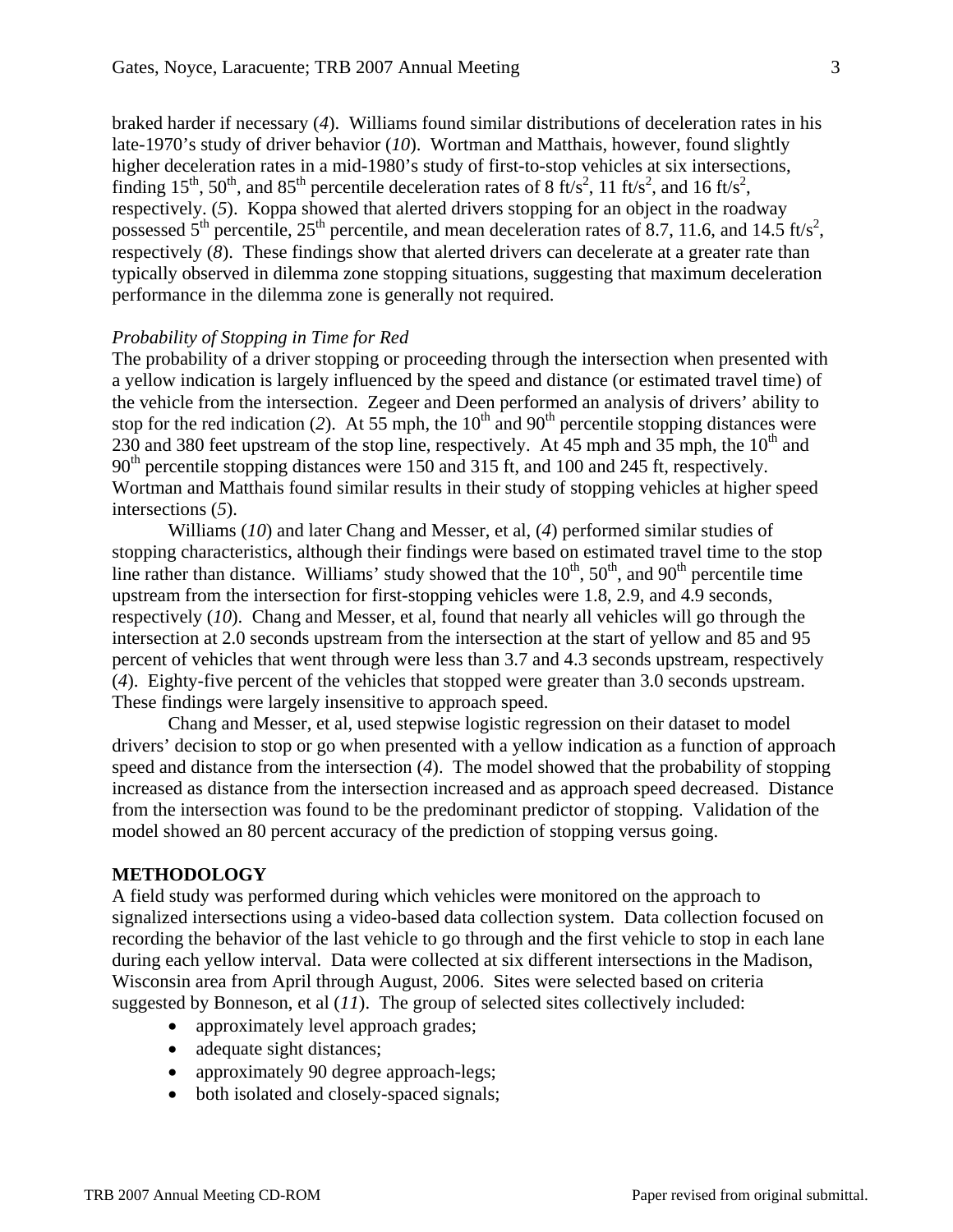- both coordinated fixed-time and actuated signals;
- varying approach speed limits;
- varying traffic volumes;
- varying cycle lengths;
- varying phase sequences;
- varying clearing widths; and
- varying times for yellow and all-red clearance intervals.

The primary site characteristics for the intersections are shown in Table 1.

|                                                   | <b>Sites</b>                |                                       |                           |                              |                                      |                                  |  |  |  |  |
|---------------------------------------------------|-----------------------------|---------------------------------------|---------------------------|------------------------------|--------------------------------------|----------------------------------|--|--|--|--|
| <b>Characteristics</b>                            | Johnson at<br>Park          | <b>Verona</b><br>at<br><b>Raymond</b> | Verona at<br><b>McKee</b> | John<br>Nolen at<br>Lakeside | Fish<br><b>Hatchery</b> at<br>Caddis | East<br>Washington<br>at Baldwin |  |  |  |  |
| Days Recorded                                     | 4                           | 2                                     | 3                         |                              | 2                                    |                                  |  |  |  |  |
| Total Hours of Video                              | 8                           | 6                                     | 14                        | 4                            | 10                                   | 4                                |  |  |  |  |
| Num. of Approach Lanes                            | 4                           | 3                                     | 2                         | 3                            | $\mathfrak{D}$                       | 3                                |  |  |  |  |
| Speed Limit (mph)                                 | 25                          | 40                                    | 50                        | 45                           | 40                                   | 35                               |  |  |  |  |
| <b>Yellow Duration (sec)</b>                      | 3.5                         | 4.5                                   | 5.0                       | 4.0                          | 4.0                                  | 3.5                              |  |  |  |  |
| All-Red Time (sec)                                | 3.0                         | 1.75                                  | 2.0                       | 1.5                          | 1.0                                  | 1.0                              |  |  |  |  |
| Intersection Width (ft)                           | 90                          | 90                                    | 125                       | 80                           | 90                                   | 70                               |  |  |  |  |
| Signal Actuation                                  | Fixed-time<br>(Coordinated) | Fully<br>Actuated                     | Fully<br>Actuated         | Fully<br>Actuated            | Fully<br>Actuated                    | Fixed-time<br>(Coordinated)      |  |  |  |  |
| Development                                       | Urban                       | Suburban                              | Suburban                  | Urban                        | Suburban                             | Urban                            |  |  |  |  |
| Proximity to Upstream<br>Signalized Intersections | $0.2$ miles                 | $0.7$ miles                           | <b>Isolated</b>           | $0.8$ miles                  | $0.7$ miles                          | $0.5$ miles                      |  |  |  |  |

### **TABLE 1 Site Characteristics**

## **Data Collection**

Vehicles were recorded on the intersection approaches using an 8mm analog video camera mounted on top of a modular steel pole 18 feet in length that was securely strapped to a rigid roadside signpost. The camera mounting system could be installed in as little as 20 minutes and provided two to four hours of continuous, unattended recording. During a given data collection event, all necessary data were recorded at the site using a single video camera. Two similar cameras were used interchangeably, allowing for two sites to be recorded at any given time. One to two recording periods were typically performed for a site during a single day and the camera and mounting poles were removed at the end of the day. Data were only recorded during dry pavement conditions during daylight hours. A typical video camera installation is shown in Figure 1.

The cameras were installed approximately 400 to 800 feet upstream of the intersection and aimed downstream at the intersection so that the rear of vehicles could be visible from at least the upstream edge of the indecision zone (typically 300 to 500 feet from the intersection) continuing all the way through the intersection. From this vantage point, the cameras were afforded full view of the necessary characteristics of the intersection and approaching vehicles, including the traffic signal indication, brake light indications, location of the vehicle with respect to the stop line at any given time, spacing between successive vehicles, and whether or not the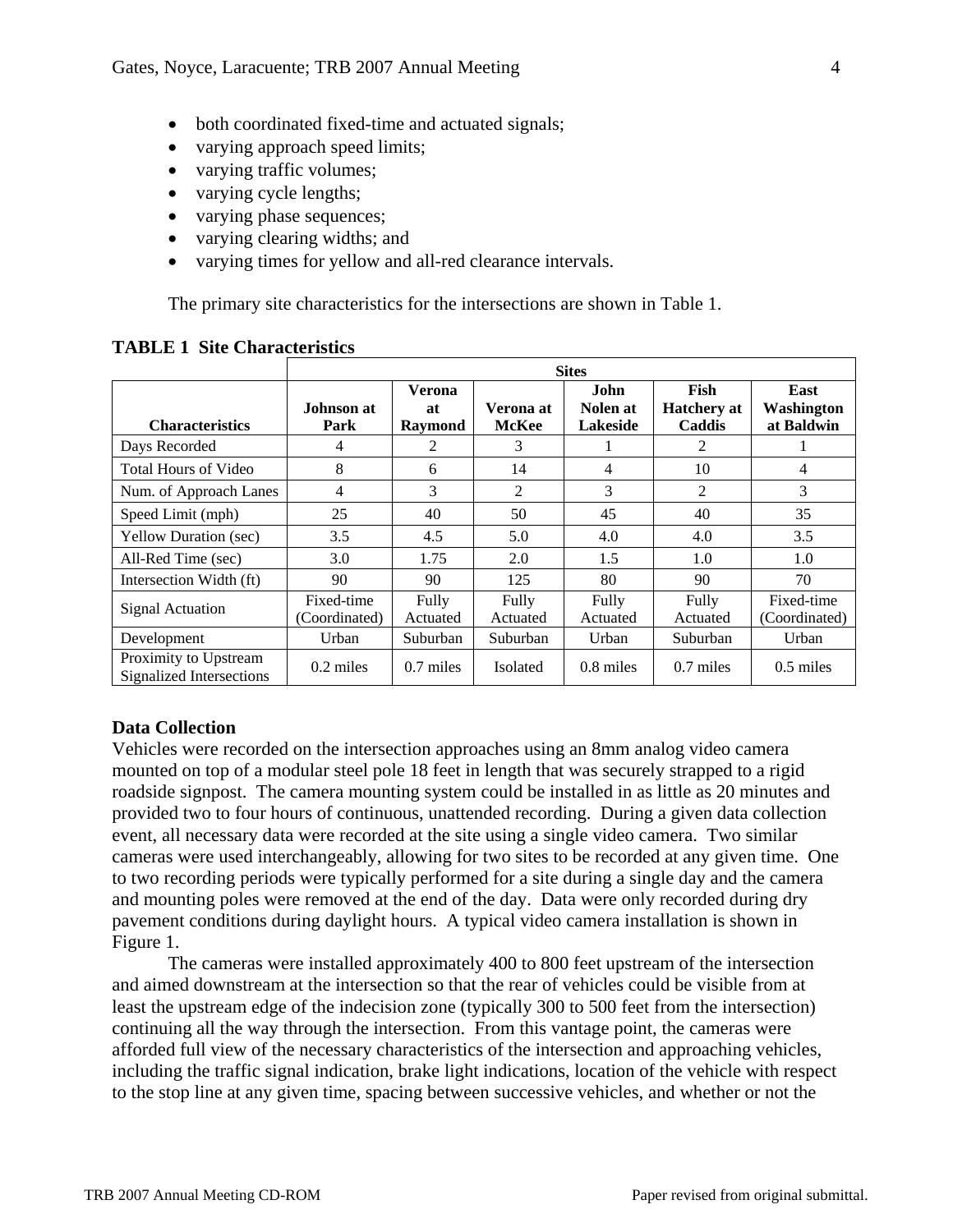vehicle stopped or went through. A general schematic of the field setup for collection of driver behavior data during the yellow interval is shown in Figure 2.



**FIGURE 1 Typical video camera installation.** 



**FIGURE 2 Field setup for video recording of driver behavior data.** 

#### **Data Reduction**

Immediately after recording, the 8mm tapes were digitized in preparation for data reduction. Sony Vegas Video 6.0 was used to review and extract the necessary data from the video recordings. Vegas Video allowed frame-by-frame reviewing of the videos to extract the relevant vehicular location and time information. The video was recorded at a rate of 30 frames per second, allowing time to be recorded to the nearest 0.033 seconds. Due to the regular pattern of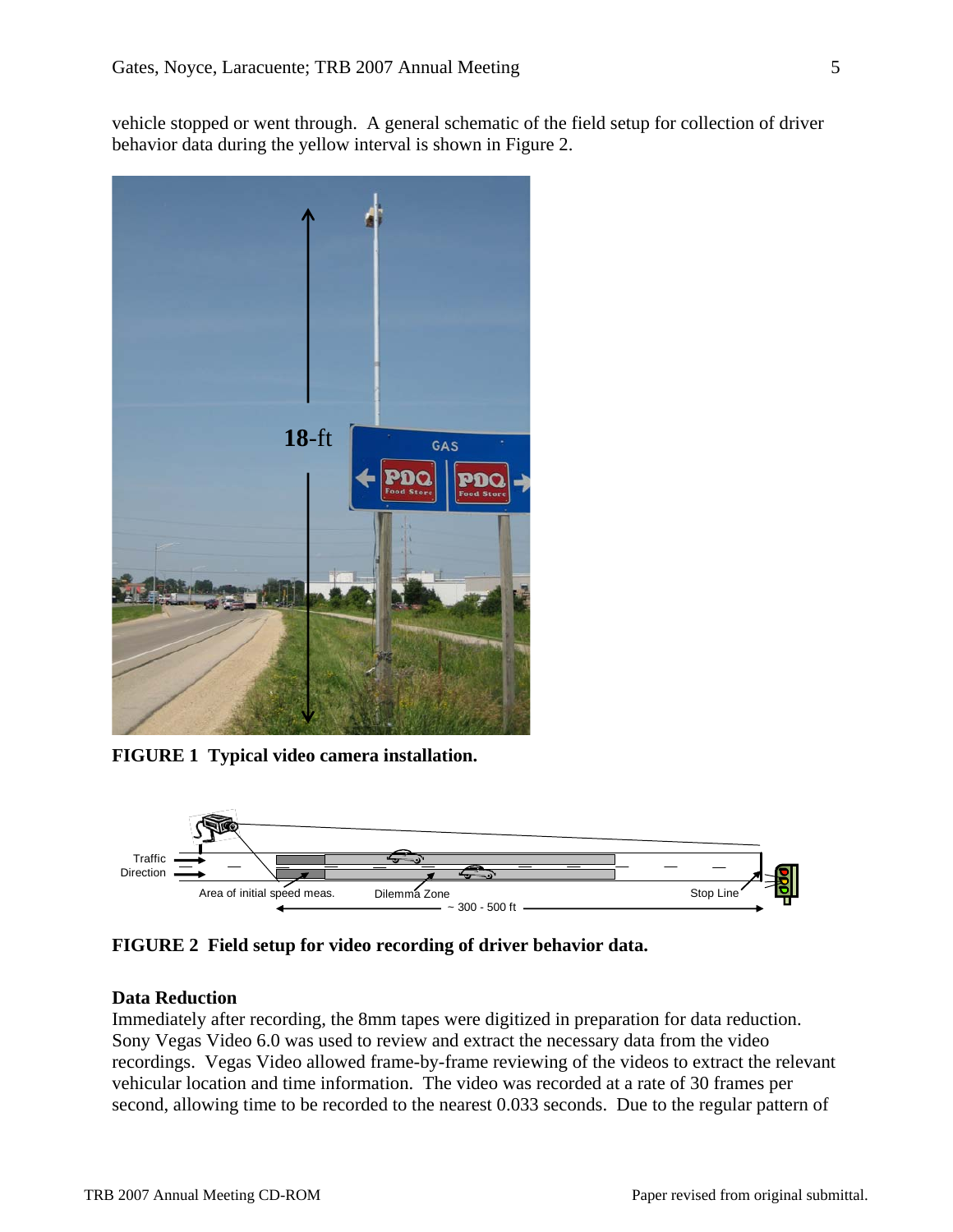the white skip-line pavement markings (i.e., 10 foot marking with 30 foot gap), the skip-lines were used as reference markers for determining vehicles' distances upstream from the stop line, which was used at the "zero" reference point at each site. Field measurements of the length of the skip-line pavement markings and the gap between them allowed for a grid to be overlaid onto the computer screen, which provided a scale by which vehicle positioning with respect to the stop bar could be determined to the nearest 5 feet. Figure 3 displays a typical screenshot of a video recording.



**FIGURE 3 Screenshot of intersection video.** 

Data were obtained for "first-to-stop" and "last-to-go" vehicles for each lane for vehicles that were approximately 1.0 to 6.0 seconds upstream at the start of yellow, estimated by dividing the upstream distance by the approach speed. This range of travel times encompassed greater than the 99<sup>th</sup> percentiles for both stopping and going vehicles. Data were later reviewed and screened prior to the analysis to create a more focused definition of the indecision zone. The following factors were recorded:

- For each "last-to-go" vehicle in each lane:
	- o distance from the stop bar at the beginning of the yellow interval;
	- o time elapsed from the onset of yellow until entry to the intersection;
	- o if the vehicle entered after the onset of the red signal indication;
		- distance from the stop bar at the beginning of the red indication and
		- time after the onset of red that entry to the intersection occurred.
- For each "first-to-stop" vehicle in each lane:
	- o distance from the stop bar at the beginning of the yellow interval;
	- o distance from the stop bar when the brake lights become illuminated;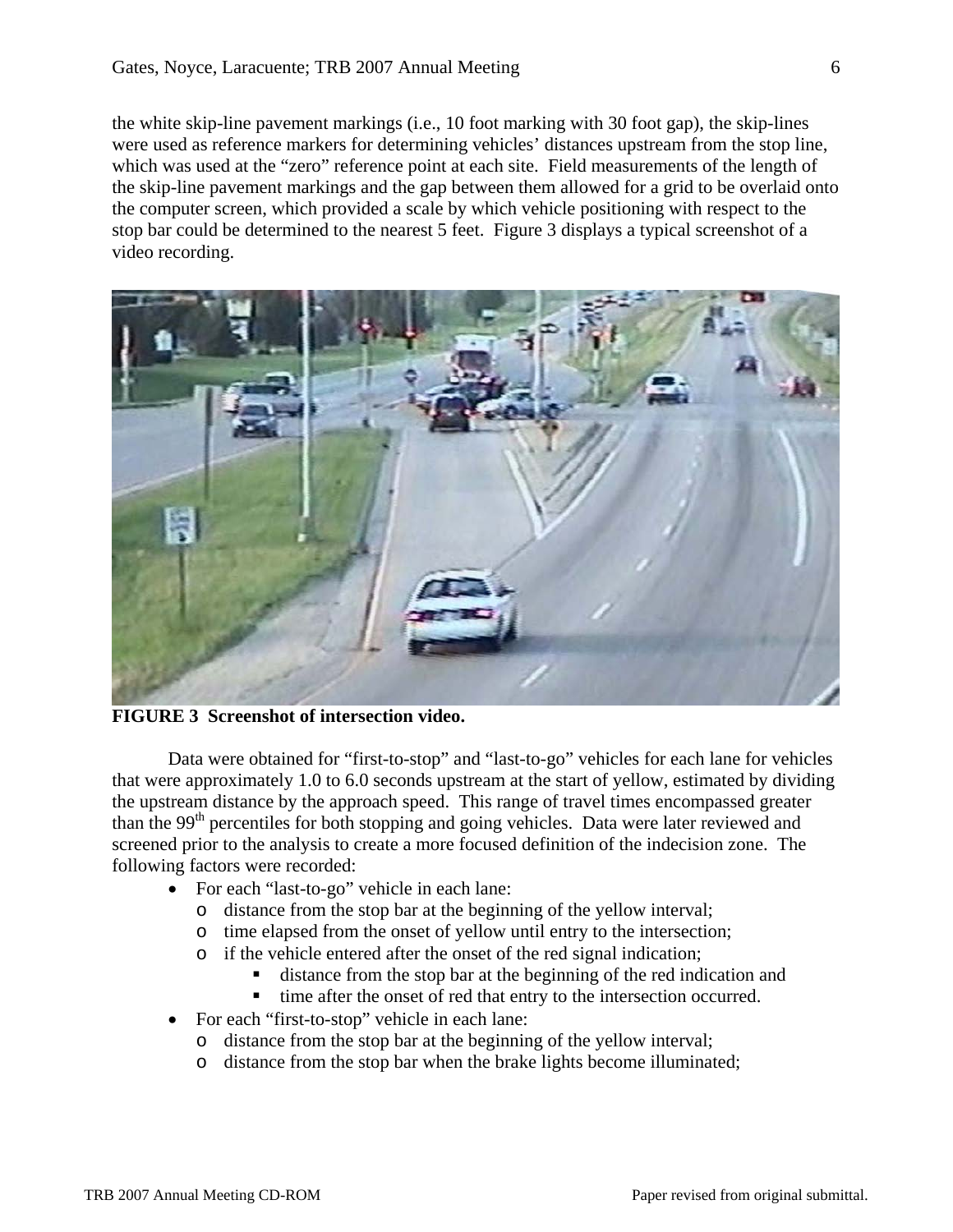- vehicles whose brake light indications could not be determined (about 4) percent of stopping vehicles) were included in the analysis, although brake-response and deceleration data were left blank;
- o distance from the stop bar when the vehicle stopped;
- o time elapsed from the onset of yellow until the brake lights illuminated; and o time required for the vehicle to stop after the brake lights illuminated.
- For each "last-to-go" and "first-to-stop" vehicle, the following factors were also recorded:
	- o speed immediately before the onset of yellow;
	- o time headway with the previous vehicle at the onset of yellow, measured at like points on the vehicles (i.e., front wheel);
	- o time tailway with the following vehicle at the onset of yellow, measured at like points on the vehicles;
	- o action of vehicles in adjacent lanes than were less than two seconds ahead of the subject vehicle;
	- o presence of vehicles, bicycles, and/or pedestrians waiting on the side-street;
	- o presence of opposing vehicles waiting to turn left;
	- o estimated hourly flow rate per lane;
	- o cycle length; and
	- o vehicle type.
- The following dilemma zone vehicles were excluded from the analysis:
	- o right- and left-turning vehicles;
	- o vehicles braking prior to the signal changing to yellow;
	- o vehicles approaching during heavily congested conditions (i.e., queuing in through-lanes); and
	- o bicycles.

The distance and travel time information obtained from the videos were used to compute approach speeds, brake-response times, and deceleration rates. Approach speeds were computed using the time to travel between successive grid lines (i.e., 40 or 50 feet) immediately prior to the signal changing to yellow. Brake-response times were computed as the difference between the time at start of yellow and the time when the brake lights illuminated. Occurrences of driver "coasting" (i.e., removing foot from accelerator and not immediately applying the brake) could not be accounted for or quantified based on the data collection methods used here. However, the impact of coasting on the accuracy of deceleration computations was minimized due to the fact that all approaches were on level grades and that vehicular approach speeds were measured immediately prior to the onset of yellow. Deceleration rates were computed as the *average* deceleration rate from the moment the brake lights illuminated to the time when the vehicle stopped using the following formula:

$$
decel rate (ft/s2) = \frac{approach speed}{braking time}
$$
 (1)

The data for the vehicular observations were tabulated, organized, and coded into a single data file for detailed statistical analyses. Initial screening showed that all vehicles less than 2.0 seconds upstream of the intersection at the start of the yellow proceeded through the intersection.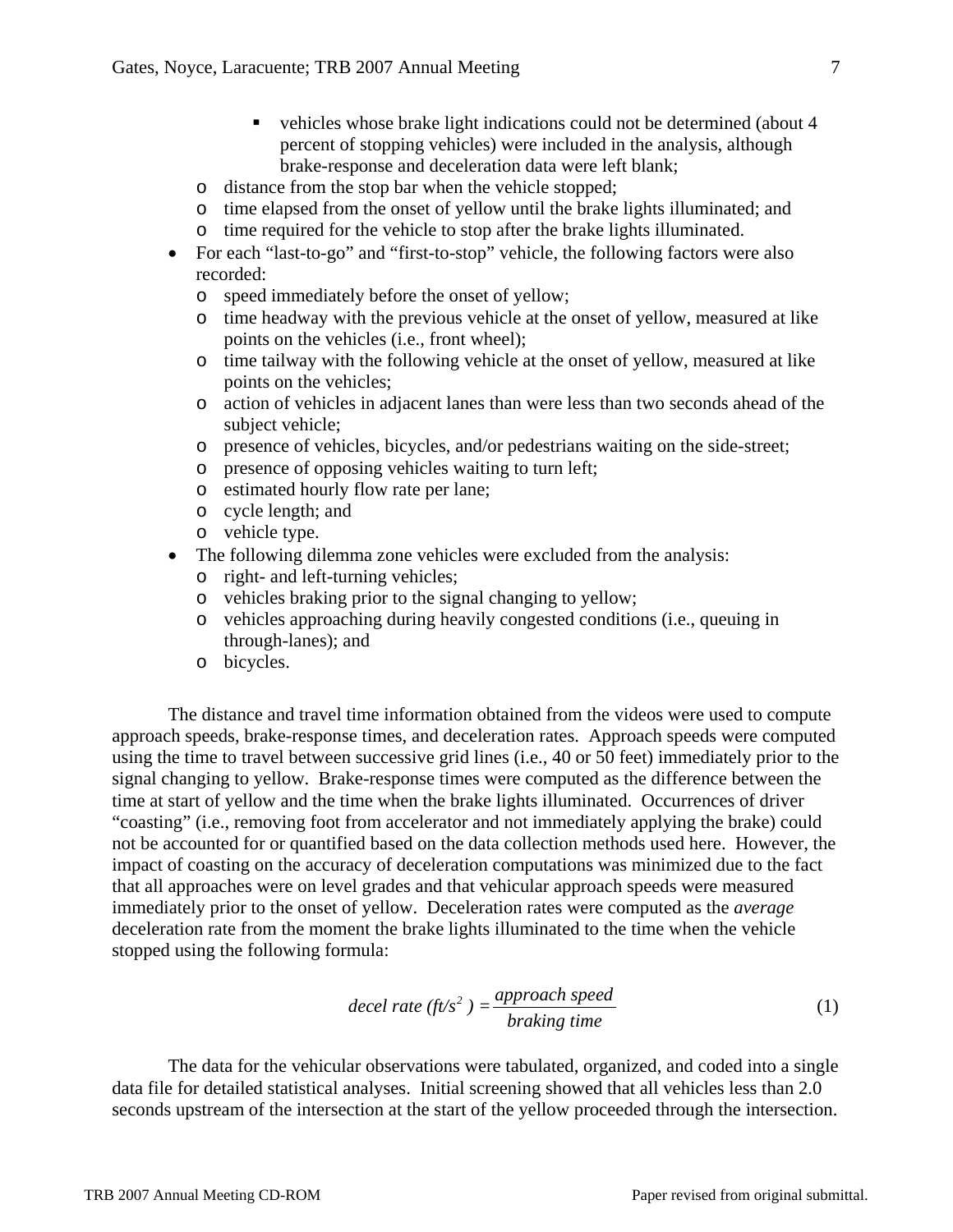Thus, to create a more concise dilemma zone for the analyses, vehicles that were less than 2.0 seconds upstream of the intersection were removed from the data set. Similarly, with few exceptions, vehicles that were greater than 5.5 seconds upstream at the onset of yellow stopped at the intersection. Thus, the vehicles included in the study were those that were between 2.0 to 5.5 seconds upstream from the stop bar at the onset of yellow. The few cases where vehicles were greater than 5.5 seconds upstream and proceeded through the intersection were included in the data set because each involved a red-light-running event. The travel time boundaries of 2.0 and 5.5 seconds that were used in this analysis were very similar to the 2.5 and 5.5 second boundaries cited in a literature review by Bonneson, et al, as the typical indecision zone boundaries (*3*).

## **ANALYSIS**

After the initial screening, the final data set included data for 1,001 vehicles approaching the intersections during the yellow interval. Each of these 1,001 vehicles was either the first-to-stop  $(n = 463)$  or the last-to-go through the intersection  $(n = 538)$  after the onset of yellow. The 15<sup>th</sup>, 50<sup>th</sup>, and 85<sup>th</sup> percentile approach speeds for the data used in the analysis were 31, 41, and 51 mph, respectively. To determine any obvious trends in the data, sources for potential bias, and data distributions, the authors initially compared the descriptive statistics (i.e., mean, standard deviation, percentiles, etc.) and simple graphical representations (i.e., histogram, box plot) of the vehicular data on a site-by-site basis. Descriptive statistics for the relevant driver behavior variables are shown in for each site in Table 2.

From there, three primary analyses were performed on the data. The dependent variables for these analyses included:

- brake-response time for first-to-stop vehicles,
- deceleration rate for first-to-stop vehicles, and
- probability of a vehicle stopping versus not-stopping.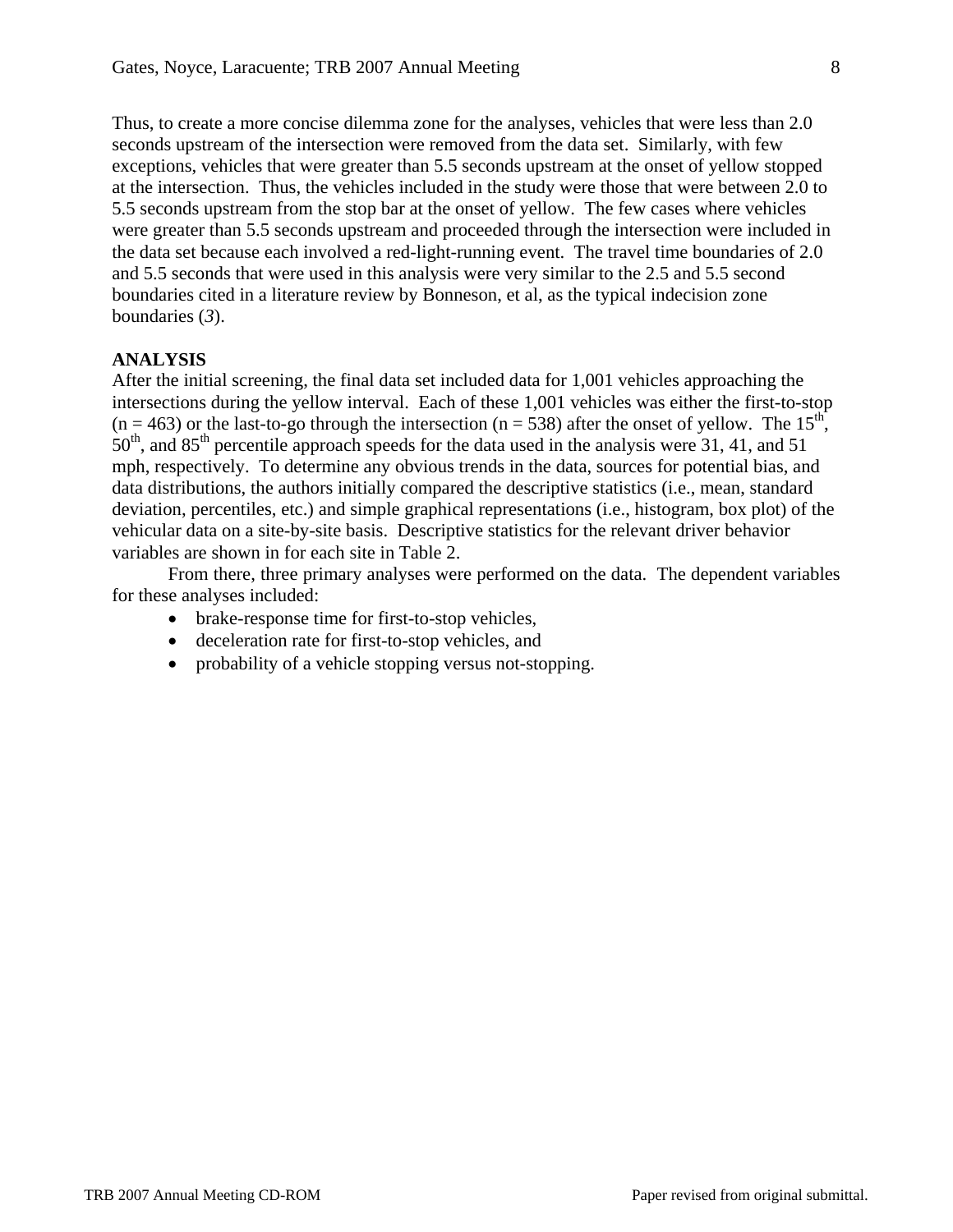|                            |                    |                  |               | Distance                |               | <b>Estimated Travel</b> |               | <b>Brake</b>     |                  | Flow         |                  |
|----------------------------|--------------------|------------------|---------------|-------------------------|---------------|-------------------------|---------------|------------------|------------------|--------------|------------------|
|                            |                    |                  |               | <b>Upstream of Stop</b> |               | Time Upstream of        |               | Resp.            | Decel.           | Rate         | Cycle            |
|                            |                    | Approach Speed   |               | Line at Start of        |               | Stop Line at Start      |               | Time             | Rate             | (veh/hr      | Length           |
|                            |                    | (mph)            |               | Yellow (ft)             |               | of Yellow (sec)         |               | (sec)            | $({\rm ft/s}^2)$ | $/$ lane $)$ | (sec)            |
| Location                   | Statistic          | First to<br>Stop | Last to<br>Go | First to<br>Stop        | Last to<br>Go | First to<br>Stop        | Last to<br>Go | First to<br>Stop | First to<br>Stop |              |                  |
| Johnson/<br>Park           | Count              | 123              | 59            | 123                     | 59            | 123                     | 59            | 123              | 123              | 182          | 182              |
|                            | Mean               | 26.8             | 28.2          | 149.4                   | 108.0         | 3.8                     | 2.7           | 1.2              | 8.5              | 625          | 96               |
|                            | S.D.               | 4.6              | 5.9           |                         | 24.3          | $0.8\,$                 |               | 0.5              |                  | 164          | 14               |
|                            | $15^{th}$ %        | 21.4             | 21.0          | 36.2<br>105.0           | 90.0          | 3.0                     | 0.6<br>2.1    | 0.8              | 2.6<br>6.0       | 439          | 80               |
|                            | $85^{\text{th}}$ % | 31.4             | 34.0          | 190.0                   | 130.0         | 4.8                     | 3.3           | 1.7              | 11.4             | 792          | 110              |
|                            | Count              | 81               | 173           | 81                      | 173           | 81                      | 173           | 79               | 79               | 254          | 254              |
| Verona/                    |                    |                  | 48.5          | 312.2                   | 243.7         |                         |               |                  |                  | 503          | 77               |
|                            | Mean<br>S.D.       | 46.6<br>4.6      | 5.9           | 45.9                    | 63.6          | 4.6                     | 3.4<br>0.9    | 1.2<br>0.5       | 10.9<br>2.2      | 100          | 16               |
| Raymond                    | $15^{\text{th}}$ % | 42.6             | 42.6          | 265.0                   | 170.5         | 0.6<br>4.0              | 2.5           | 0.8              | 9.0              | 413          | 64               |
|                            | $85^{\rm th}$ %    | 51.1             | 53.9          | 355.0                   | 304.5         | 5.2                     | 4.2           | 1.7              | 13.1             | 595          | 91               |
|                            | Count              | 56               | 37            | 56                      | 37            | 56                      | 37            | 56               | 56               | 93           | 93               |
| Verona/<br>McKee           | Mean               | 51.3             | 52.7          | 342.1                   | 288.5         | 4.5                     | 3.7           | 0.9              | 11.3             | 490          | 127              |
|                            | S.D.               | 7.5              | 6.6           | 68.7                    | 71.0          | 0.7                     | 0.8           | 0.3              | 2.5              | 90           | 14               |
|                            | $15^{th}$ %        | 45.5             | 45.8          | 257.8                   | 205.0         | 3.7                     | 2.9           | 0.6              | 8.7              | 423          | 115              |
|                            | $85^{\text{th}}$ % | 56.8             | 57.8          | 389.5                   | 371.5         | 5.2                     | 4.8           | 1.1              | 13.7             | 606          | 140              |
|                            | Count              | 52               | 87            | 52                      | 87            | 52                      | 87            | 52               | 52               | 139          | 139              |
| Fish                       | Mean               | 40.0             | 40.2          | 250.0                   | 177.4         | 4.3                     | 3.0           | 1.1              | 10.1             | 770          | 95               |
| Hatchery/                  | S.D.               | 4.1              | 4.8           | 38.2                    | 36.5          | 0.6                     | 0.5           | 0.4              | 2.5              | 131          | 14               |
| Caddis                     | $15^{\text{th}}$ % | 35.6             | 35.6          | 206.9                   | 141.0         | 3.7                     | 2.4           | 0.8              | 7.9              | 614          | 82               |
|                            | $85^{\rm th}$ %    | 43.1             | 45.4          | 288.3                   | 220.0         | 5.1                     | 3.5           | 1.6              | 12.4             | 918          | 110              |
| John<br>Nolen/<br>Lakeside | Count              | 61               | 101           | 61                      | 101           | 61                      | 101           | 57               | 57               | 162          | 162              |
|                            | Mean               | 46.9             | 47.6          | 280.6                   | 212.2         | 4.1                     | 3.0           | 1.2              | 11.9             | 473          | 80               |
|                            | S.D.               | 5.9              | 7.0           | 51.8                    | 55.6          | 0.7                     | 0.6           | 0.5              | 2.6              | 125          | 26               |
|                            | $15^{\text{th}}$ % | 40.9             | 40.8          | 216.5                   | 151.5         | 3.3                     | 2.4           | 0.7              | 9.7              | 357          | 62               |
|                            | $85^{\text{th}}$ % | 51.1             | 54.4          | 328.7                   | 271.8         | 4.8                     | 3.6           | 1.9              | 14.3             | 566          | 125              |
| East<br>Wash./<br>Baldwin  | Count              | 90               | 81            | 90                      | 81            | 90                      | 81            | 77               | 77               | 171          | 171              |
|                            | Mean               | 37.4             | 38.1          | 232.9                   | 165.8         | 4.3                     | 3.0           | $1.0\,$          | 9.8              | 357          | 80               |
|                            | S.D.               | 3.1              | 3.8           | 40.5                    | 32.6          | 0.7                     | 0.5           | 0.4              | 2.6              | 30           | $\boldsymbol{0}$ |
|                            | $15^{th}$ %        | 34.1             | 32.7          | 191.5                   | 135.0         | 3.5                     | $2.5\,$       | 0.7              | 7.3              | 315          | 80               |
|                            | $85^{\text{th}}$ % | 40.8             | 42.4          | 275.0                   | 205.0         | 5.1                     | 3.6           | 1.3              | 12.2             | 383          | 80               |
| <b>TOTAL</b>               | Count              | 463              | 538           | 463                     | 538           | 463                     | 538           | 444              | 444              | 1001         | 1001             |
|                            | <b>Mean</b>        | 39.4             | 43.5          | 246.0                   | 203.5         | 4.2                     | 3.2           | 1.1              | 10.1             | 531          | 88               |
|                            | S.D.               | 10.0             | 9.0           | 81.6                    | 70.7          | 0.8                     | 0.8           | 0.5              | 2.8              | 170          | 22               |
|                            | $15^{\text{th}}$ % | 27.5             | 34.1          | 160.0                   | 135.0         | 3.4                     | 2.4           | 0.7              | 7.2              | 360          | 70               |
|                            | $50^{\text{th}}$ % | 40.8             | 43.8          | 250.0                   | 195.0         | 4.3                     | 3.1           | 1.0              | 9.9              | 499          | 80               |
|                            | $85^{\text{th}}$ % | 51.0             | 53.8          | 337.5                   | 278.3         | 5.1                     | 3.9           | 1.6              | 12.9             | 749          | <b>110</b>       |

**Table 2. Descriptive Statistics for Driver Behavior and Stopping Characteristics by Location**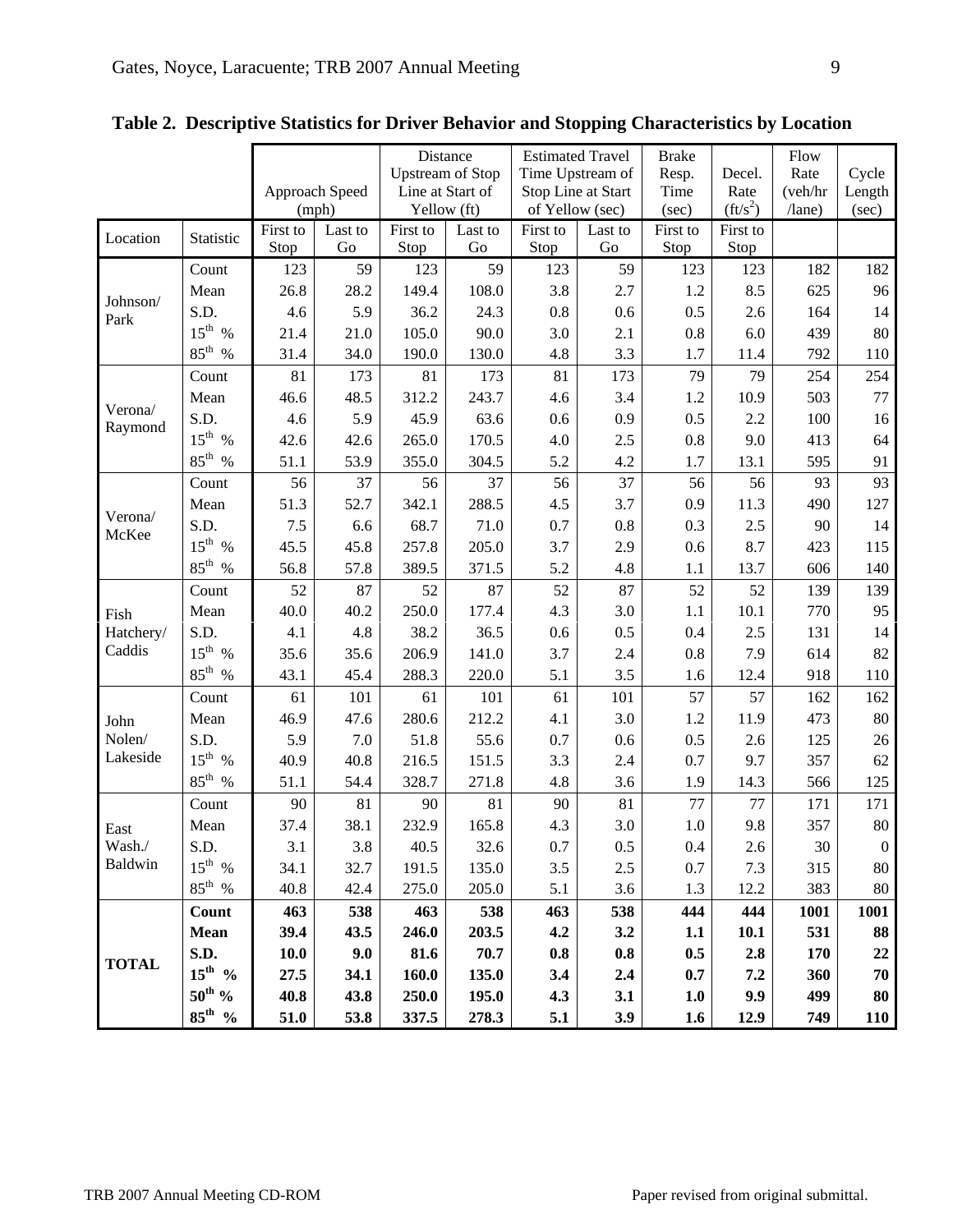#### **Brake-Response Times of First-to-Stop Vehicles**

Table 2 shows the overall  $15^{th}$ ,  $50^{th}$  and  $85^{th}$  percentile brake-response times for first-to-stop vehicles to be 0.7, 1.0, and 1.6 seconds, respectively. Figure 4 displays the distribution of brakeresponse times for first-to-stop vehicles both from this study and previous studies.



Brake Response Time (sec)

### **FIGURE 4. Brake-response times for first-to-stop vehicles.**

Figure 4 displays that the data collected here were in good agreement with data collected in previous studies. At lower percentiles (i.e.,  $60<sup>th</sup>$  percentile and lower), the observed brakeresponse times were very similar to those found by Chang and Messer, et al. (*4*). At higher percentiles (i.e.,  $61<sup>st</sup>$  percentile and higher), the brake-response times observed here were slightly lower then those observed in previous studies (*4,5*). The median brake-response time of 1.0 seconds observed here was equal to the default value recommended by ITE for timing of the yellow interval.

The brake-response times were analyzed using univariate multi-factor analysis of covariance (ANCOVA) to investigate the effect of the independent variables. The independent variables included both covariates and categorical factors. The covariates included: approach speed, upstream distance at start of yellow, deceleration rate, estimated hourly flow rate per lane, and cycle length. The categorical factors included: headway  $(0-2 \sec, 2-4 \sec, 5-4 \sec)$ , tailway (0-2 sec, 2-4 sec, >4 sec), presence of side-street vehicles/bicycles/peds, presence of opposing left-turning vehicles, action of vehicles in adjacent lanes, and vehicle type (passenger vehicles, heavy vehicles [truck/bus/recreational vehicle (rv)]). The ANCOVA analysis was performed in SPSS v11.5 using the Univariate General Linear Model command (*12*).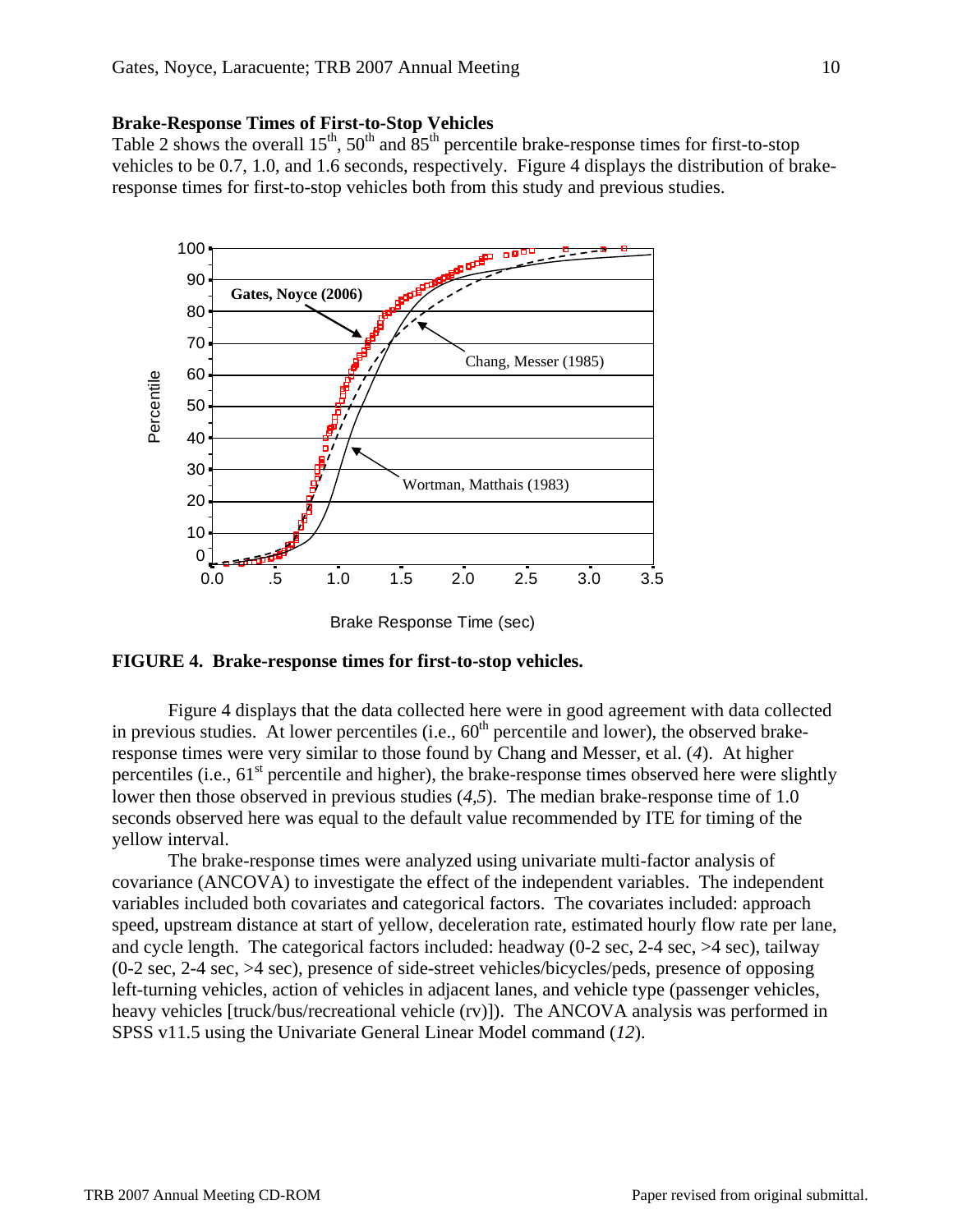### *Findings*

The ANCOVA procedure found brake-response time to be significantly affected (at 95 percent confidence) by approach speed, distance from the intersection at the start of yellow, and deceleration rate. Each of the three significant predictor variables provided approximately equal levels of correlation with brake response time. The other factors – flow rate, cycle length, vehicle type, headway, tailway, presence of side-street traffic, presence of opposing left-turners, action of vehicles in adjacent lanes, and interactions of the categorical variables – were not found to significantly affect brake-response time. The insignificant factors were removed from the analysis and the analysis was re-run to generate the parameter estimates for brake-response time versus approach speed, distance from the intersection, and deceleration rate. The resulting linear regression model for brake-response time for first-to-stop vehicles was estimated as:

brake response time = 
$$
1.02 - 0.11x_{\text{speed (mph)}} + 0.01x_{\text{dist}(ft)} + 0.18x_{\text{decel rate (ft/s2)}}
$$
,  $R^2 = 0.548$  (2)

 The directions of the parameter estimates in Equation 2 indicate that brake-response time decreased as approach speed increased (i.e., faster drivers reacted more quickly), increased as distance from the intersection increased (i.e., drivers reacted more slowly when farther from the intersection), and increased as the deceleration rate increased.

### **Deceleration Rates of First-to-Stop Vehicles**

Table 2 shows the overall  $15^{th}$ ,  $50^{th}$ , and  $85^{th}$  percentile deceleration rates for data reported here to be 7.2, 9.9, and 12.9 ft/s<sup>2</sup>, respectively. Figure 5 displays the distribution of deceleration rates for first-to-stop vehicles from both this study and previous studies.



**FIGURE 5 Distribution of deceleration rates for first-to-stop vehicles.**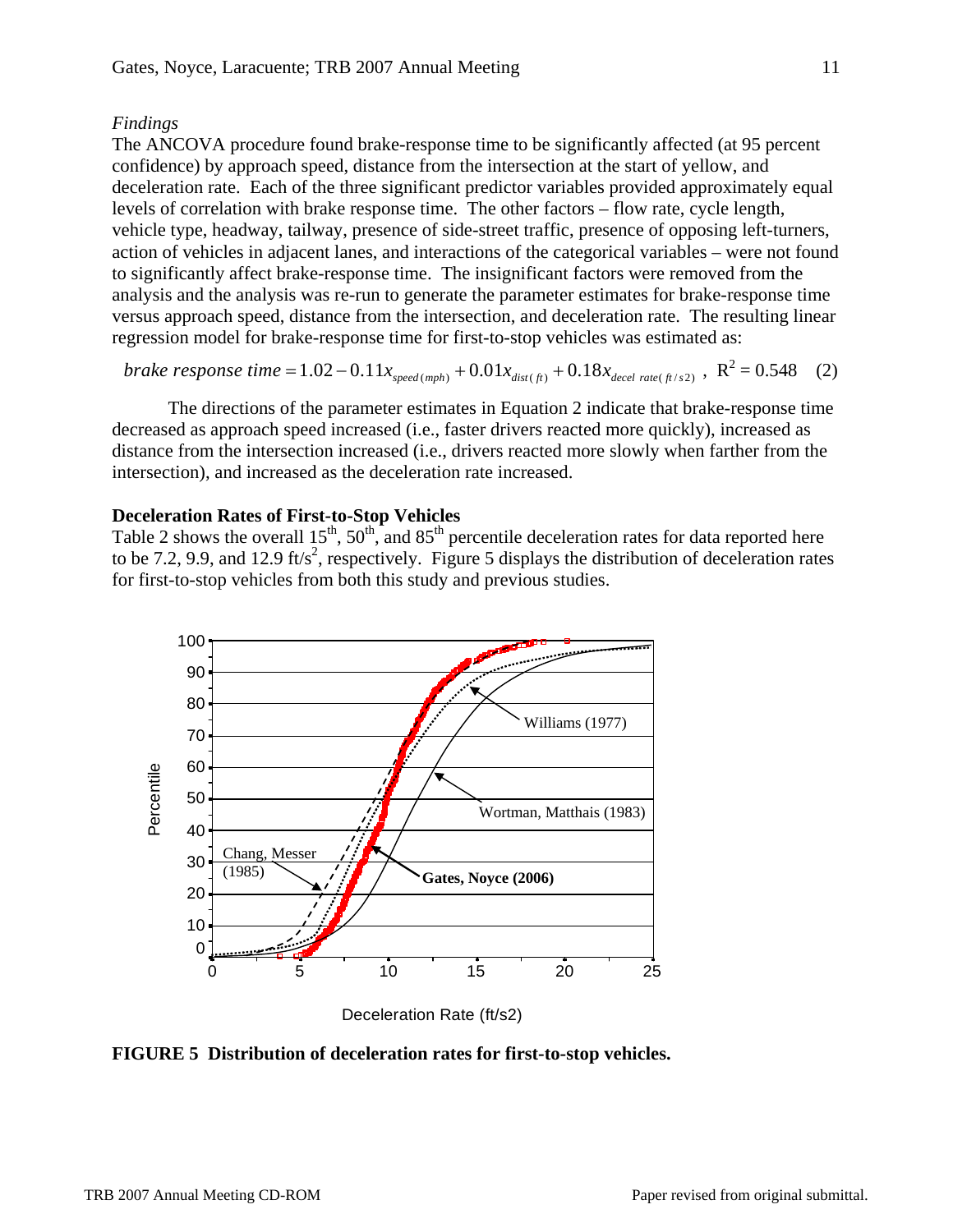Figure 5 displays that the data collected here were in good agreement with data collected in previous studies. At lower percentiles (i.e.,  $60<sup>th</sup>$  percentile and lower), the observed deceleration rates were very similar to those found by Williams (*10*). At higher percentiles (i.e.,  $61<sup>st</sup>$  percentile and higher), the observed decelerations were nearly identical to those found by Chang and Messer, et al. (*4*). The deceleration rates observed by Wortman and Mattahis were higher than the other studies for nearly every percentile (*5*). Note that ITE's recommended comfortable deceleration rate of 10 ft/s<sup>2</sup> represented the  $52<sup>nd</sup>$  percentile for the data observed here. It is interesting to note the similarities between the both the deceleration rates and brakeresponse times observed here and those found in previous studies, considering that traffic conditions, vehicle characteristics, and driver behavior have all changed since the previous studies were conducted.

Similar to the brake-response time analysis, deceleration rates were analyzed using ANCOVA to investigate the effect of the independent variables. The covariates included: approach speed, upstream distance at start of yellow, brake-response time, estimated hourly flow rate per lane, and cycle length. The categorical factors included: headway (0-2 sec, 2-4 sec, >4 sec), tailway (0-2 sec, 2-4 sec, >4 sec), presence of side-street vehicles/bicycles/peds, presence of opposing left-turning vehicles, action of vehicles in adjacent lanes, and vehicle type (passenger vehicles, heavy vehicles [truck/bus/rv]). The ANCOVA analysis was performed in SPSS v11.5 using the Univariate General Linear Model command (*12*).

#### *Findings*

The ANCOVA procedure found deceleration rate to be significantly affected (at 95 percent confidence) by approach speed, distance from the intersection at the start of yellow, and brakeresponse time. Of these variables, approach speed was found to have the strongest effect on deceleration rate. The other factors – flow rate, cycle length, vehicle type, headway, tailway, presence of side-street traffic, presence of opposing left-turners, action of vehicles in adjacent lanes, and interactions of the categorical variables – were not found to significantly affect deceleration rate. The insignificant factors were removed from the analysis and the analysis was re-run to generate the parameter estimates for deceleration rate versus approach speed, distance from the intersection, and brake-response time. The resulting regression model for deceleration rate for first-to-stop vehicles was estimated as:

*deceleration rate* = 
$$
0.51x_{speed(mph)} - 0.05x_{dist(f)}
$$
 +  $2.70x_{brake-resp/sec)}$ ,  $R^2 = 0.815$  (3)

The directions of the parameter estimates in Equation 3 indicate that deceleration rate increased as approach speed increased (i.e., faster drivers used greater deceleration), decreased as distance from the intersection increased (i.e., drivers used lower deceleration when farther from the intersection), and increased as the brake-response time increased (i.e., slower-reacting drivers used greater deceleration rates). The correlations between deceleration rate and the two strongest predictors - approach speed and distance from the intersection (converted to estimated travel time for display purposes) - are shown in Figure 6a-b, respectively. Please note that the estimated travel time was computed by dividing the upstream distance by the approach speed immediately before the onset of yellow and differed from the *actual* travel time to the stop bar, since actual travel times were influenced by any acceleration or deceleration. Figures 6a and 6b clearly show the strong upward trend between deceleration rate and approach speed and the strong downward trend between deceleration rate and estimated travel time to the intersection at start of yellow. Because of the strong correlations between deceleration and the predictors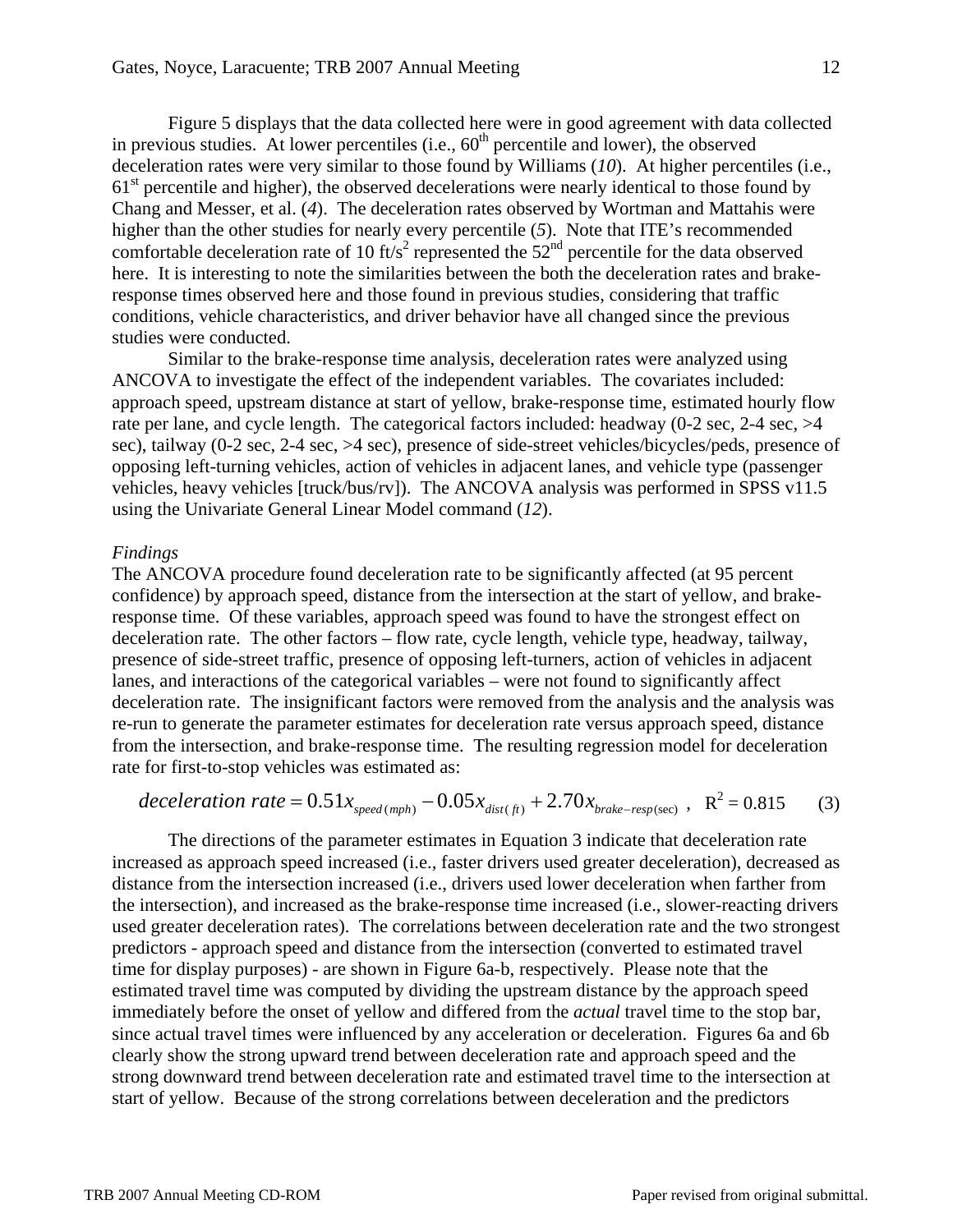approach speed and travel time, the data were split into two approach speed categories ( $\leq 40$ ) mph, > 40 mph) and two travel time categories ( $\leq$  4.0 sec, > 4.0 sec) and the deceleration distributions were plotted in Figure 7a-b.



**a. Deceleration rate versus approach speed.** 





**b. Deceleration rate versus estimated travel time to the intersection at start of yellow.** 

**FIGURE 6 Deceleration rate versus speed and estimated travel time to the intersection at start of yellow.**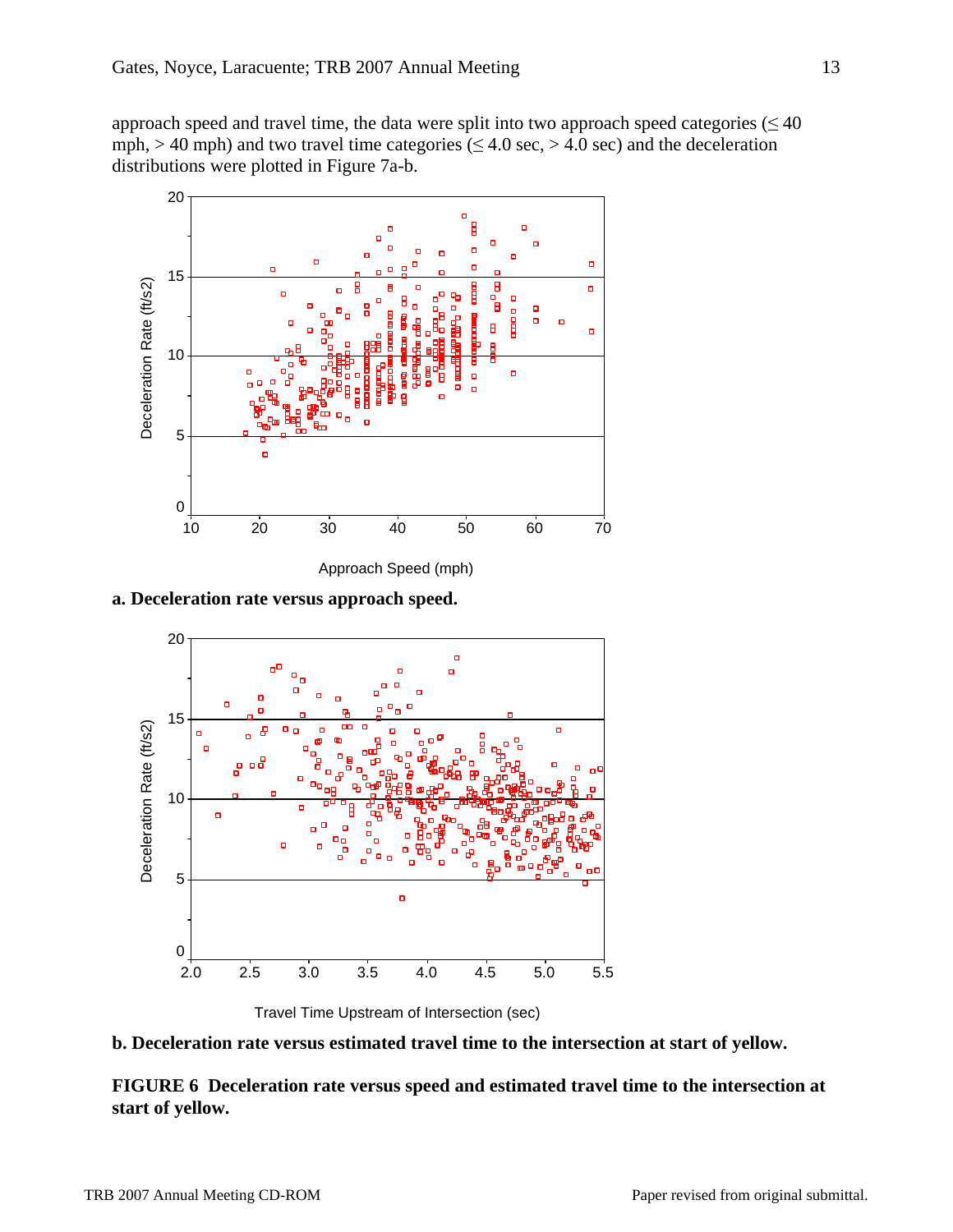

Deceleration Rate (ft/s2)





Deceleration Rate (ft/s2)



**Figure 7. Distribution of deceleration rates split by approach speed and travel time.**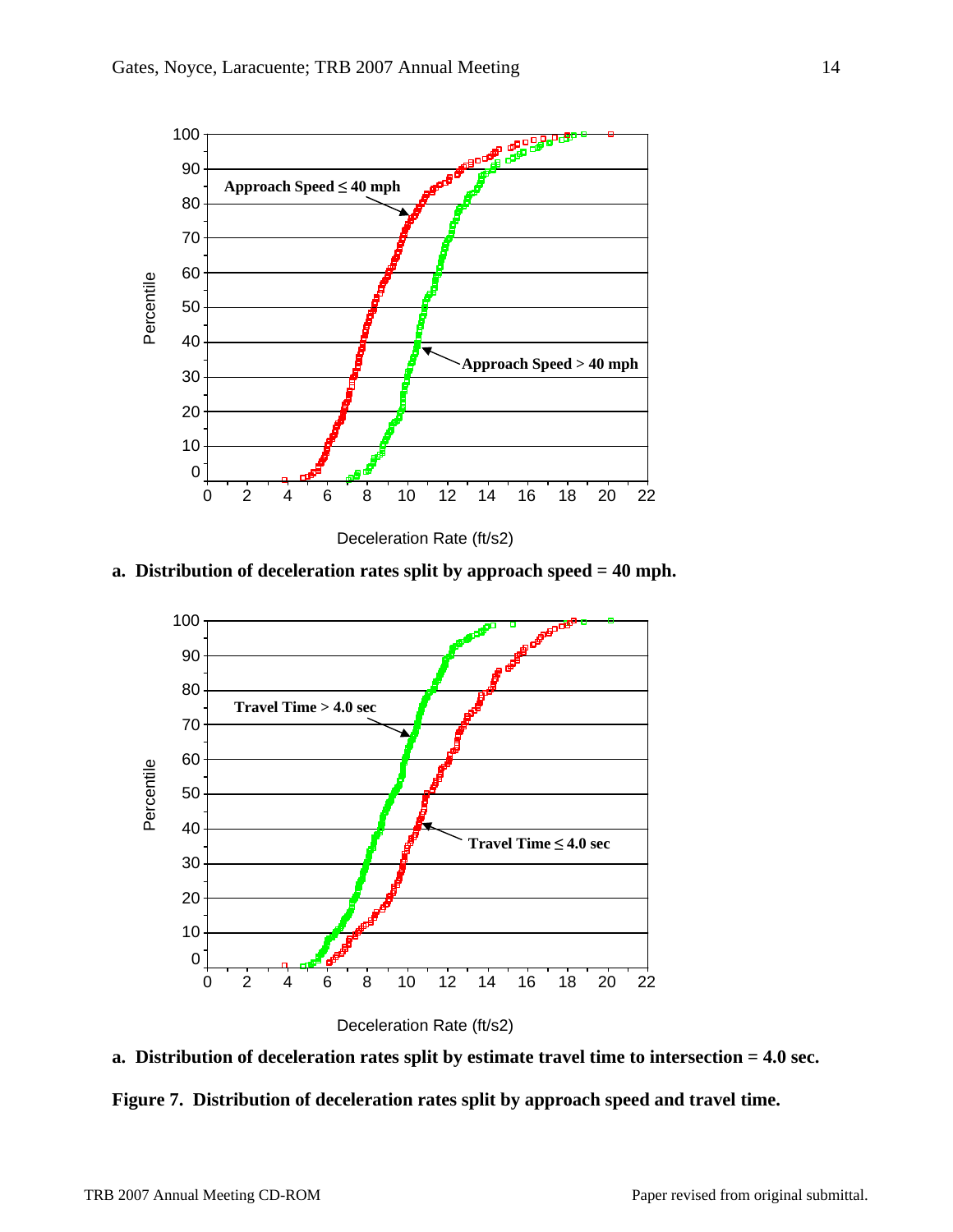Figure 7a shows that drivers approaching at speeds greater than 40 mph will typically use greater deceleration rates than drivers approaching at speeds less than or equal to 40 mph. The  $15<sup>th</sup>$ ,  $50<sup>th</sup>$ , and  $85<sup>th</sup>$  percentile deceleration rates for stopping drivers approaching at speeds greater than 40 mph were 9.2, 10.9, and 13.6 ft/s<sup>2</sup>, respectively. The 15<sup>th</sup>, 50<sup>th</sup>, and 85<sup>th</sup> percentile deceleration rates for stopping drivers approaching at speeds of 40 mph or less were 6.4, 8.3, and 11.6 ft/s<sup>2</sup>, respectively. The 10 ft/s<sup>2</sup> recommended by ITE for comfortable deceleration represented the  $31<sup>st</sup>$  percentile for speeds greater than 40 mph and  $74<sup>th</sup>$  percentile for speeds less than or equal to 40 mph for the data observed here. In other words, 69 percent of stopping drivers approaching at speeds greater than 40 mph will use a deceleration rate that is greater than the recommended design value of 10 ft/s<sup>2</sup>. However, only 26 percent of stopping drivers approaching at speeds of 40 mph or less will use a deceleration rate greater than  $10 \text{ ft/s}^2$ . These findings suggest that design values for comfortable deceleration at signalized intersections should be based on approach speed rather than a single default value.

Figure 7b shows that, as expected, drivers with a shorter travel time to the intersection at the start of yellow will typically select a greater deceleration rate than drivers with longer travel times. Half of the stopping drivers who were 4.0 seconds or less of travel time upstream of the intersection used deceleration rates greater than  $11.0$  ft/s<sup>2</sup>. However, half of the stopping drivers who were less greater than 4.0 seconds upstream used deceleration rates less than  $9.3$  ft/s<sup>2</sup>. These findings suggest that stopping drivers that are closer to the intersection may not fully compensate by using a quicker brake response time, leading to selection of a greater deceleration rate in order to stop.

#### **Estimated Deceleration Rates for Last-to-Go Vehicles**

Further analysis was performed to estimate the deceleration rates necessary for each last-to-go vehicle to stop and subsequently determine the percentage of last-to-go vehicles that were able to comfortably stop. Estimated average deceleration rates for the last-to-go vehicles were computed using the following equation:

$$
decel rate (ft/s2) = \frac{approach speed2}{2 \times estimated braking distance}
$$
\n(4)

The braking distance in Equation 4 was estimated as the distance to the stop line from the approximate location that the brake-lights would have appeared assuming a 1.0 second brakeresponse time. The 1.0 second brake-response time was selected because it represented the median value for the first-to-stop vehicles observed here and is the default design value recommended by ITE. The distribution of estimated average deceleration rates for last-to-go vehicles are shown in Figure 8 along with the distribution of the observed rates for first-to-stop vehicles.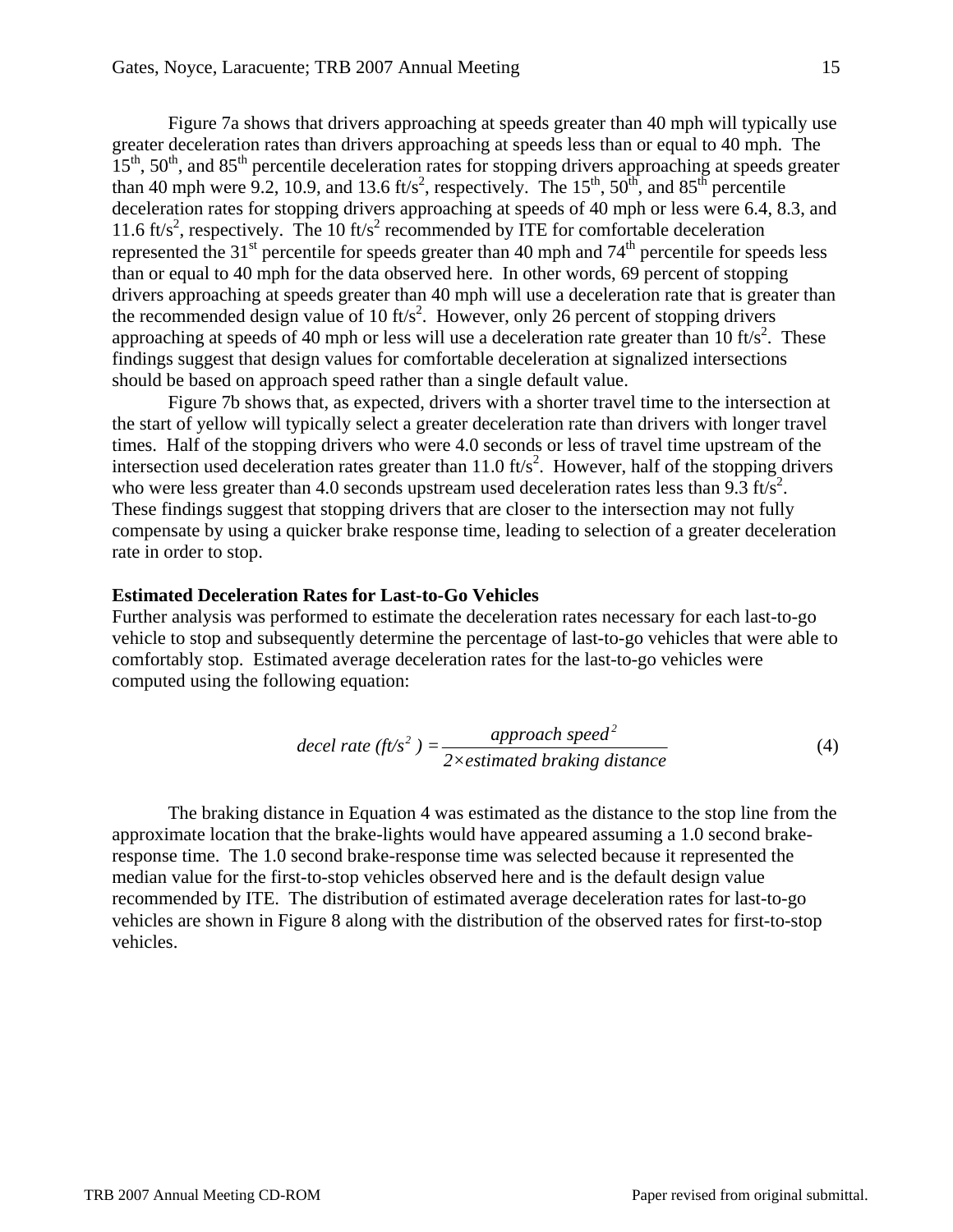

Deceleration Rate (ft/s2)

### **Figure 8. Distribution of estimated deceleration rates necessary for last-to-go vehicles to stop.**

Figure 8 shows that the  $85<sup>th</sup>$  percentile deceleration rate for first-to-stop vehicles of 12.9  $\text{ft/s}^2$  was equivalent to approximately the 30<sup>th</sup> percentile estimated deceleration rate for last-to-go vehicles. Although these findings are purely hypothetical in nature and are sensitive to the assumed brake-response time, Figure 8 suggests that only 30 percent of the last-to-go vehicles could have reasonably been expected to stop. The estimated stopping percentage drops to approximately 15 percent if the ITE threshold comfortable deceleration rate of  $10 \text{ ft/s}^2$  is assumed.

### **Probability of Stopping versus Going**

A forward stepwise binary logistic regression analysis was used to determine the probability of a dilemma zone vehicle to stop or go through at the onset of yellow based on a set of predictor variables. Binary logistic regression is a useful technique for predicting the probability of a dichotomous outcome based on values of a set of predictor variables (continuous or categorical) and is similar to linear regression except that the response variable is categorical rather than numeric. The binary logistic regression model has the form:

$$
\ln\left[\frac{p_i}{(1-p_i)}\right] = \alpha + \beta' X_i \tag{5}
$$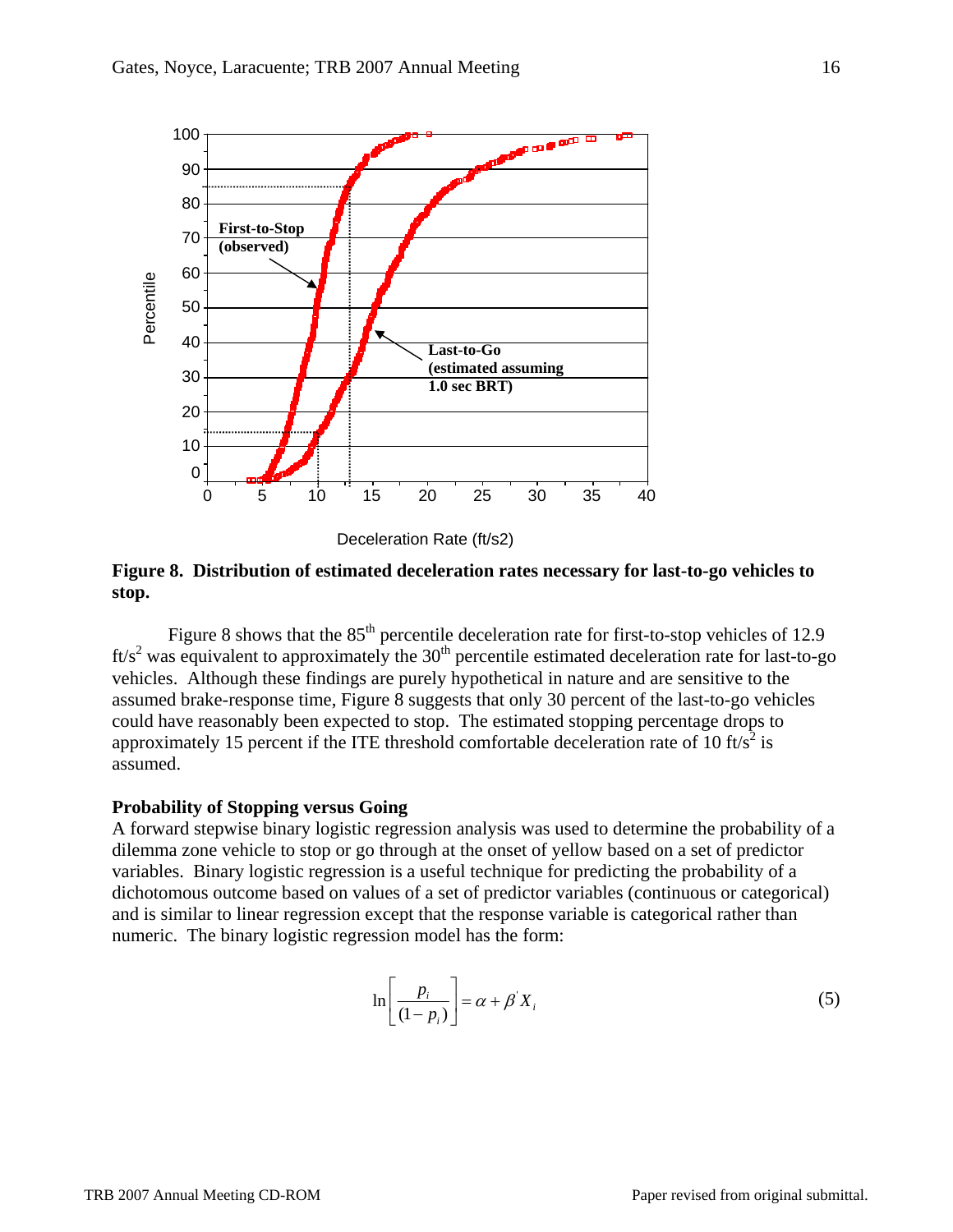- Where:  $p_i$  = Probability( $y_i = y_1 | X_i$ ) is the response probability to be modeled (i.e., probability of stopping vs. going based on the set of predictor values), and  $y_1$  is the first ordered level of *y* ,
	- $\alpha$  = Intercept parameter,
	- $\beta$  = Vector of slope parameters, and
	- $X_i$  = Vector of predictor variables.

The covariates entered into the model included: estimated travel time to the intersection at start of yellow (based on approach speed and upstream distance), estimated hourly flow rate per lane, cycle length, and yellow time. The estimated travel time was used in the model rather than distance and approach speed since it provided a more universal measure of a vehicle's upstream location with respect to the intersection at the start of yellow. The categorical factors included: headway (0-2 sec, 2-4 sec,  $>$ 4 sec), tailway (0-2 sec, 2-4 sec,  $>$ 4 sec), presence of sidestreet vehicles/bicycles/peds, presence of opposing left-turning vehicles, action of vehicles in adjacent lanes, and vehicle type (passenger vehicles, heavy vehicles [truck/bus/rv]). The binary forward stepwise logistic regression analysis was performed in SPSS v11.5 (*12*). The confidence levels for a predictor to be entered and removed into the forward stepwise model were 0.05 and 0.10, respectively.

The logistic regression analysis found travel time to the intersection, yellow time, action of vehicles in adjacent lanes, vehicle type, presence of side-street vehicles/bicycles/peds, and cycle length to significantly effect whether a vehicle would stop or go through at the onset of yellow. The analysis showed travel time to be, by far, the strongest of the predictor variables. Flow rate, headway, tailway, and presence of opposing left-turning vehicles did not show statistically significant effects on stopping versus going events. Thus, the subsequent probabilities for predicting stopping and going events for dilemma zone vehicles were based solely on the significant predictor variables, using the respective odds-ratio estimates for each. Because the ordinal logistic regression equation is a binary function, only one logistic regression equation was necessary to represent the two responses (stop, go through):

$$
\ln\left[\frac{\pi_{\text{go\_thru}}}{\pi_{\text{stop}}}\right] = 2.93 - 2.18x_{\text{trav time/sec}} + 1.65x_{\text{yellow/sec}} + .68x_{\text{action adjacent}} - 1.38x_{\text{veh type}} + .72x_{\text{side-stream}} - .01x_{\text{cycle/sec}} \tag{6}
$$

Where:  $\pi_{stop}$  = probability of dilemma zone vehicle stopping in response to the yellow indication;  $\pi_{\rm go~thru}$  = probability of dilemma zone vehicle going through the intersection in response to the

Categorical input values are represented by the following:

 $x_{action\ adjacent} = 1$  for presence of adjacent go-through vehicle(s), 0 for all other cases;

 $x_{veh\, type} = 1$  for passenger vehicle, 0 for heavy vehicle;

 $x_{side\text{-}street} = 1$  for absence of side-street veh/bike/ped, 0 for presence of side-street veh/bike/ped.

Accordingly, based on the preceding equation, the predicted probabilities for each type of event were calculated in the following way:

$$
\pi_{\text{go\_thru}} = \frac{e^{\text{equation(6)}}}{1 + e^{\text{equation(6)}}} \tag{7}
$$

yellow indication;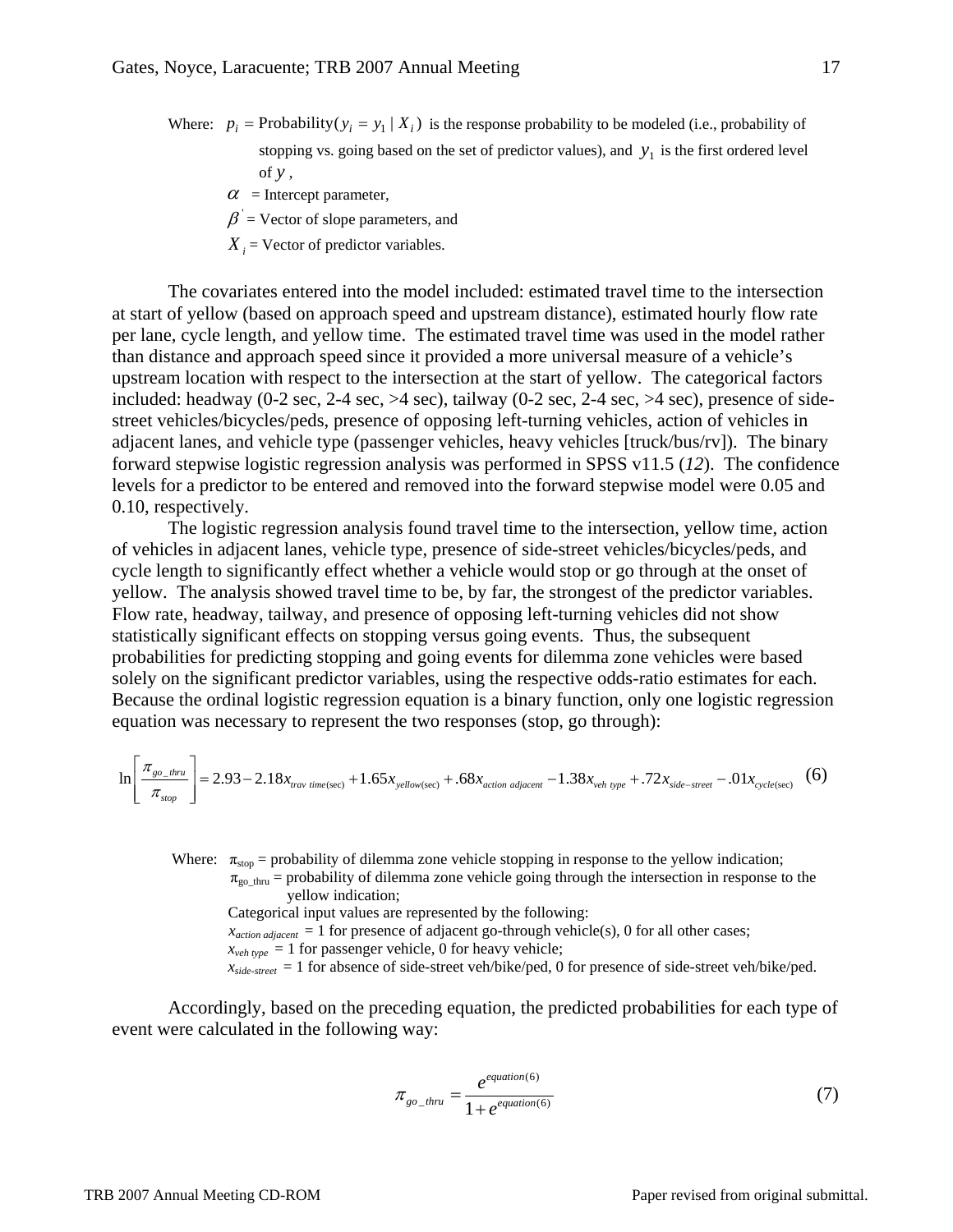$$
\pi_{\text{stop}} = 1 - (\pi_{\text{go\_thru}}) \tag{8}
$$

The directions of the parameter estimates in Equation 6 indicated that stopping and going events for dilemma zone vehicles could be predicted based on the following conditions:

- Conditions that were more likely to result in a **stopping** event:
	- o Greater travel time to the intersection at start of yellow;
	- o Shorter yellow-interval;
	- o Longer cycle length;
	- o If the subject vehicle was a passenger vehicle;
	- o Presence of vehicles, bicycles, or pedestrians waiting on the side-street; and
	- o Absence of vehicles in adjacent lanes that go through.
- Conditions that were more likely to result in a **go-through** event:
	- o Shorter travel time to the intersection at start of yellow;
		- o Longer yellow-interval;
		- o Shorter cycle length;
		- o If the subject vehicle was a heavy vehicle (i.e., truck, bus, rv);
		- o Absence of vehicles, bicycles, or pedestrians waiting on the side-street; and
		- o Presence of vehicles in adjacent lanes that go through.

Equation 6 had an  $\mathbb{R}^2$  value of 0.55 and an overall prediction accuracy of 82 percent for the data observed here. It is important to note that the model was slightly more accurate for predicting go-through events (86 percent correct) versus stopping events (77 percent correct). This provides implications for the use of such a prediction model in interval-extension or phasetermination traffic signal systems. Such systems utilize real-time speed and distance (or travel time) information of approaching vehicles to determine the optimal time to end the green, yellow, or all-red interval to lessen the impacts of red-light-running. With these types of systems, there are greater safety implications associated with inaccurate prediction of go-through events, as go-throughs may lead to red-light running and serious crashes. Thus, the optimal model is one that maximizes the prediction accuracy for go-through events.

Because travel time at the start of yellow was by far the strongest of the individual predictor variables (77 percent total prediction accuracy when used alone), the cumulative percentiles for stopping vs. going *from the actual data set* were plotted versus travel time as shown in Figure 9. Due to the broad range of approach speeds observed in this study, the  $15<sup>th</sup>$ and 85<sup>th</sup> percentile probabilities of stopping and going were determined versus travel time and approach speed, with the results shown in Figure 10. The binary logistic regression model for predicting stopping versus going events based solely on travel time to the intersection is shown in Equation 9.

$$
\ln\left[\frac{\pi_{\text{go\_thru}}}{\pi_{\text{stop}}}\right] = 6.34 - 1.69 x_{\text{trav time(sec)}}, \ \ R^2 = 0.42,\tag{9}
$$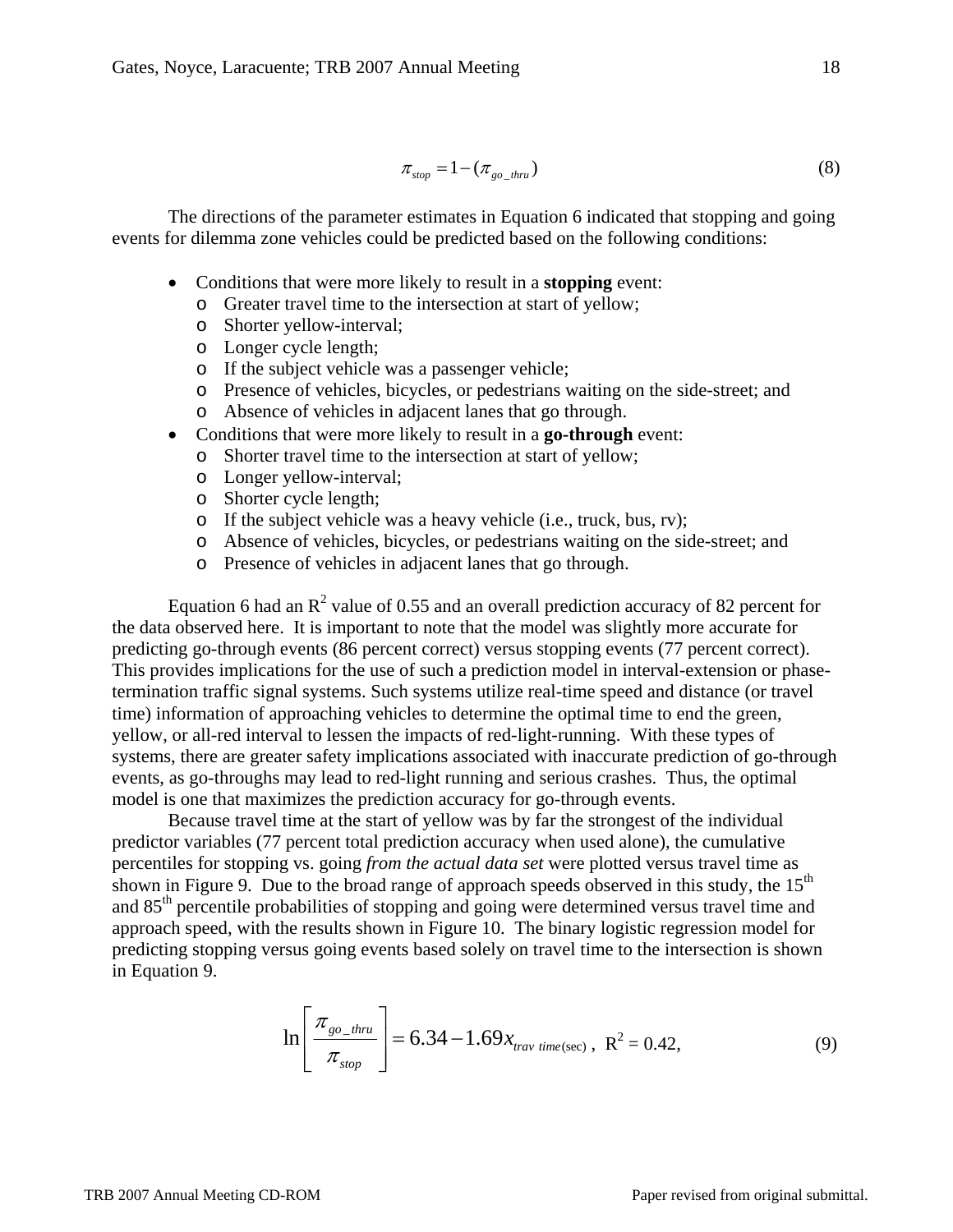

Travel Time Upstream of Intersection (sec)

**FIGURE 9 Distribution of observed estimated upstream travel times at start of yellow for first-to-stop and last-to-go vehicles.**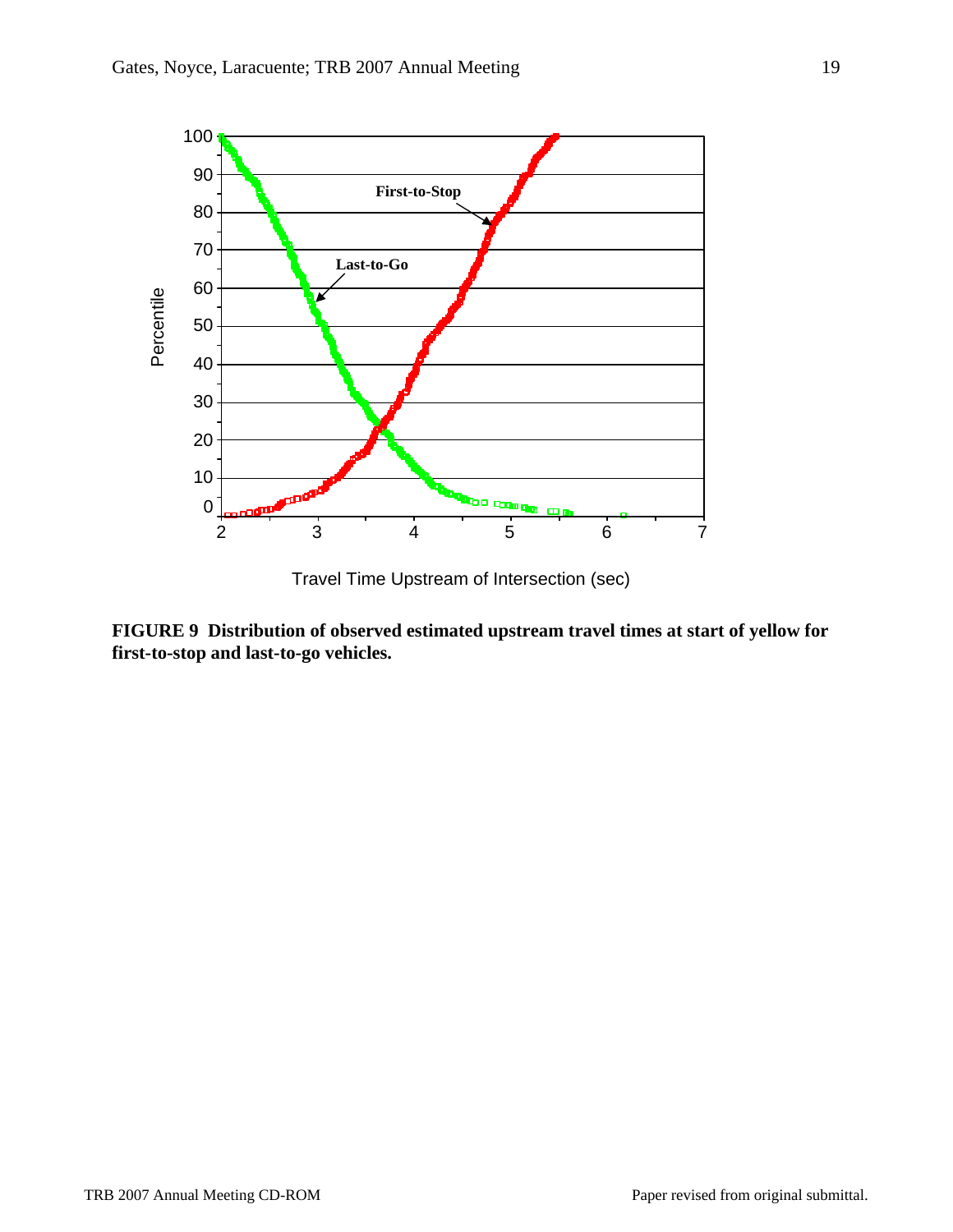

# **FIGURE 10 15th and 85th percentiles of stopping and going versus estimated travel time and approach speed.**

Figures 9 and 10 display a number of important findings. First, no vehicles stopped when less than 2 seconds upstream of the stop line at the start of yellow and only five percent of stopping vehicles were less than 2.9 seconds upstream. The  $15<sup>th</sup>$  percentile travel time for stopping vehicles was 3.4 seconds upstream at the start of yellow, although the  $15<sup>th</sup>$  percentile value increased to approximately 3.6 seconds for speeds of 45 mph and above. Less than one percent of going vehicles had travel times greater than 5.5 seconds from the stop line and only five percent of going vehicles were greater than 4.5 seconds upstream. The  $15<sup>th</sup>$  percentile travel time for going vehicles was 3.9 seconds, although the  $15<sup>th</sup>$  percentile value decreased to 3.5 seconds for speeds of 35 mph and below. For the most part, approach speed had little to no effect on the  $85<sup>th</sup>$  percentile travel times for stopping versus going vehicles and only a moderate effect on the  $15<sup>th</sup>$  percentile travel times, with a slightly upward trend observed for  $15<sup>th</sup>$  percentile travel times versus increasing approach speeds. These findings were similar to those observed by Chang and Messer, et al, who found that nearly all vehicles will go through the intersection at 2.0 seconds upstream from the intersection and the  $5<sup>th</sup>$  and  $15<sup>th</sup>$  percentile travel times for going vehicles were 4.3 and 3.7 seconds, respectively (*4*).

### **CONCLUSIONS AND RECOMMENDATIONS**

The primary goal of this research was to develop comprehensive knowledge of the characteristics of driver behavior in the dilemma zone at signalized intersections. Specific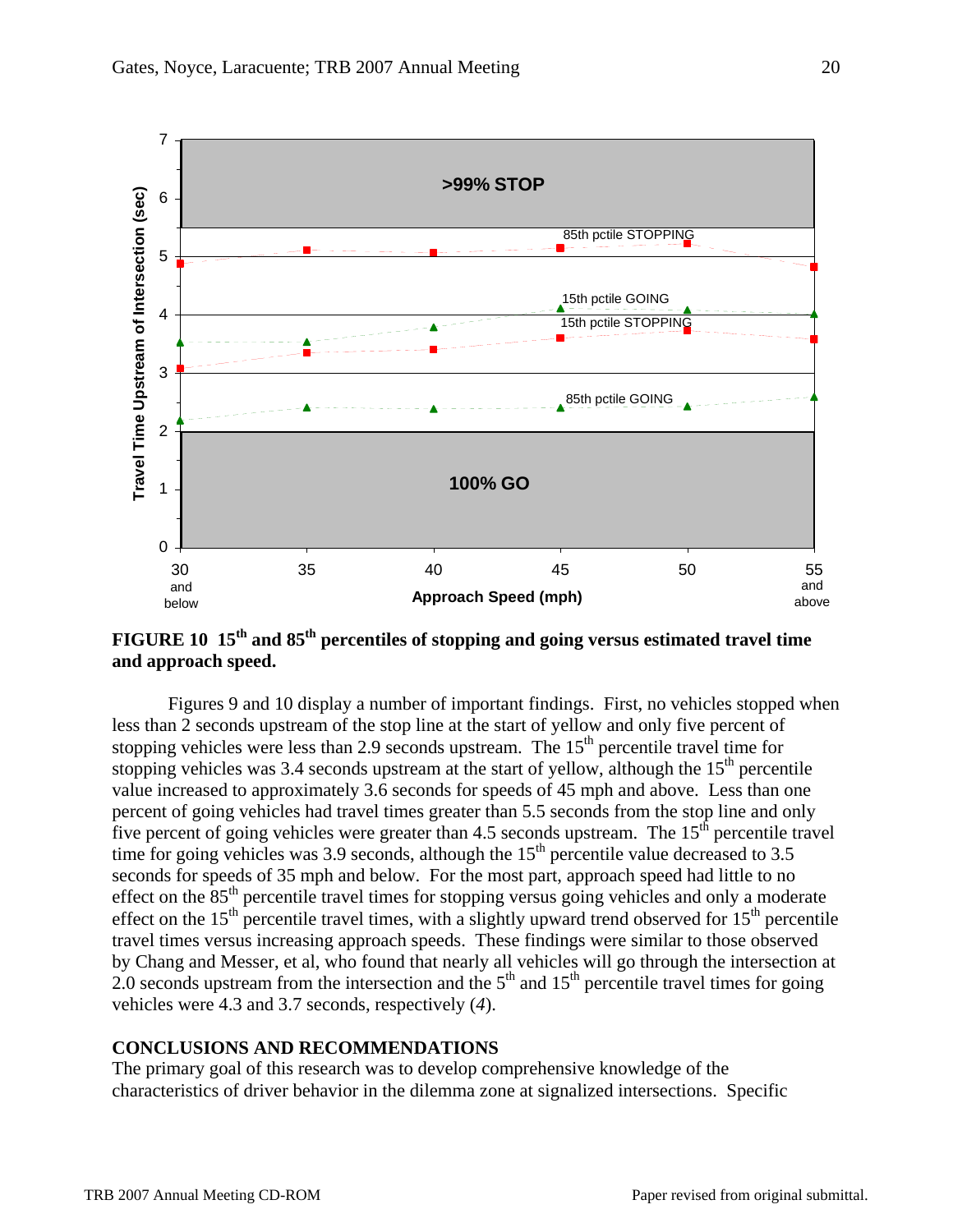behavioral characteristics for dilemma zone drivers that were investigated in this research included:

- brake-response times for first-to-stop vehicles;
- deceleration rates for first-to-stop vehicles; and
- characteristics of first-to-stop versus last-to-go vehicles.

Several conclusions and recommendations have been formulated based on the findings and are presented in the following lists along with the summarized findings.

## **Brake-Response Time**

- The overall  $15^{th}$ ,  $50^{th}$ , and  $85^{th}$  percentile brake-response times for first-to-stop vehicles were found to be 0.7, 1.0, and 1.6 seconds, respectively.
- Brake-response times were found to decrease as approach speed increased (i.e., faster drivers reacted more quickly), increase as distance from the intersection increased (i.e., drivers reacted more slowly when farther from the intersection), and increase as the deceleration rate increased.
	- o Other factors including flow rate, cycle length, vehicle type, headway, tailway, presence of side-street traffic, presence of opposing left-turners, and action of vehicles in adjacent lanes were not found to significantly affect brake-response time.
	- o Each of the three significant predictor variables (approach speed, distance from the intersection, and deceleration rate) provided approximately equal levels of correlation with brake response time.
- Because most dilemma zone stopping situations do not require immediate braking, the brake-response times observed here may also include a certain amount of additional driver lag time.
- Similarities were observed between the brake-response times measured here and those found in previous studies conducted several years prior.

## **Deceleration Rate**

- The overall  $15^{th}$ ,  $50^{th}$ , and  $85^{th}$  percentile deceleration rates were found to be 7.2, 9.9, and 12.9 ft/ $s^2$ , respectively.
- Deceleration rates were found to increase as approach speed increased (i.e., faster drivers used greater deceleration), decrease as distance from the intersection increased (i.e., drivers used lower deceleration when farther from the intersection), and increase as the brake-response time increased (i.e., slower-reacting drivers used greater deceleration rates).
	- o Other factors including flow rate, cycle length, vehicle type, headway, tailway, presence of side-street traffic, presence of opposing left-turners, and action of vehicles in adjacent lanes were not found to significantly affect deceleration rate.
	- o Of the three significant predictor variables, approach speed was found to have the strongest effect on deceleration rate.
- Drivers approaching at speeds greater than 40 mph typically used greater deceleration rates than drivers approaching at speeds less than or equal to 40 mph. The  $15^{th}$ ,  $50^{th}$ , and  $85<sup>th</sup>$  percentile deceleration rates for drivers approaching at speeds greater than 40 mph were 9.2, 10.9, and 13.6 ft/s<sup>2</sup>, respectively. The 15<sup>th</sup>, 50<sup>th</sup>, and 85<sup>th</sup> percentile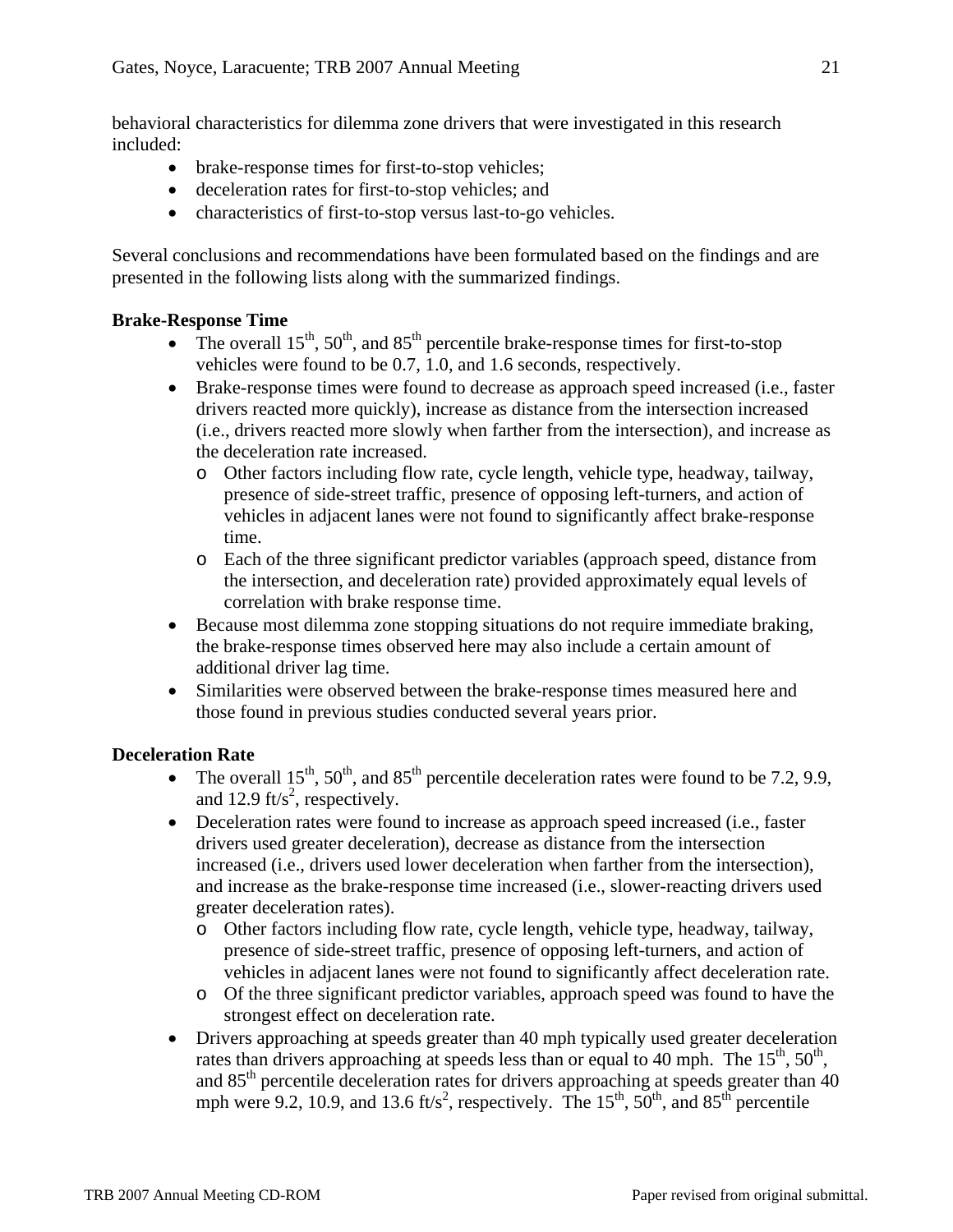deceleration rates for drivers approaching at speeds of 40 mph or less were 6.4, 8.3, and 11.6 ft/ $s^2$ , respectively.

- Sixty-nine percent of stopping drivers approaching at speeds greater than 40 mph used a deceleration rate that is greater than 10 ft/s<sup>2</sup>, which is the value specified by ITE as the threshold for comfortable stopping (*7*). However, only 26 percent of stopping drivers approaching at speeds of 40 mph or less used a deceleration rate greater than 10 ft/s<sup>2</sup>.
	- $\overline{\text{O}}$  These findings suggest that the 10 ft/s<sup>2</sup> default comfortable deceleration rate used for timing yellow intervals may be overly conservative at higher speed intersections.
	- o These findings also suggest that design values for comfortable deceleration at signalized intersections should be based on approach speed rather than a single default value.
- Half of the stopping drivers who were 4.0 seconds or less of travel time upstream of the intersection used deceleration rates greater than  $11.0 \text{ ft/s}^2$ . However, half of the stopping drivers who were less greater than 4.0 seconds upstream used deceleration rates less than 9.3 ft/s<sup>2</sup>.
	- o These findings suggest that stopping drivers that are closer to the intersection may not fully compensate by using a quicker brake response time, leading to selection of a greater deceleration rate in order to stop.
- Approximately 15 to 30 percent of the last-to-go vehicles could have reasonably been able to stop prior to entering the intersection (based on estimated necessary deceleration rates assuming a 1.0 second brake-response time).
- Similarities were observed between the deceleration rates measured here and those found in previous studies conducted several years prior.

# **Characteristics of First-to-Stop versus Last-to-Go Drivers**

- Conditions that were more likely to result in a **stopping** event:
	- o Greater travel time to the intersection at start of yellow;
	- o Shorter yellow-interval;
	- o Longer cycle length;
	- o If the subject vehicle was a passenger vehicle;
	- o Presence of vehicles, bicycles, or pedestrians waiting on the side-street; and
	- o Absence of vehicles in adjacent lanes that go through.
- Conditions that were more likely to result in a **go-through** event:
	- o Shorter travel time to the intersection at start of yellow;
	- o Longer yellow-interval;
	- o Shorter cycle length;
	- o If the subject vehicle was a heavy vehicle (i.e., truck, bus, rv);
	- o Absence of vehicles, bicycles, or pedestrians waiting on the side-street; and
	- o Presence of vehicles in adjacent lanes that go through.
- Of the significant predictor variables listed above, the estimated travel time (based on approach speed and upstream distance) was found to have, by far, the strongest effect on drivers' likelihood to stop versus go through.
- A driver's decision to stop or go through can be accurately predicted based solely on the travel time (or speed and distance) upstream of the stop line at the start of yellow.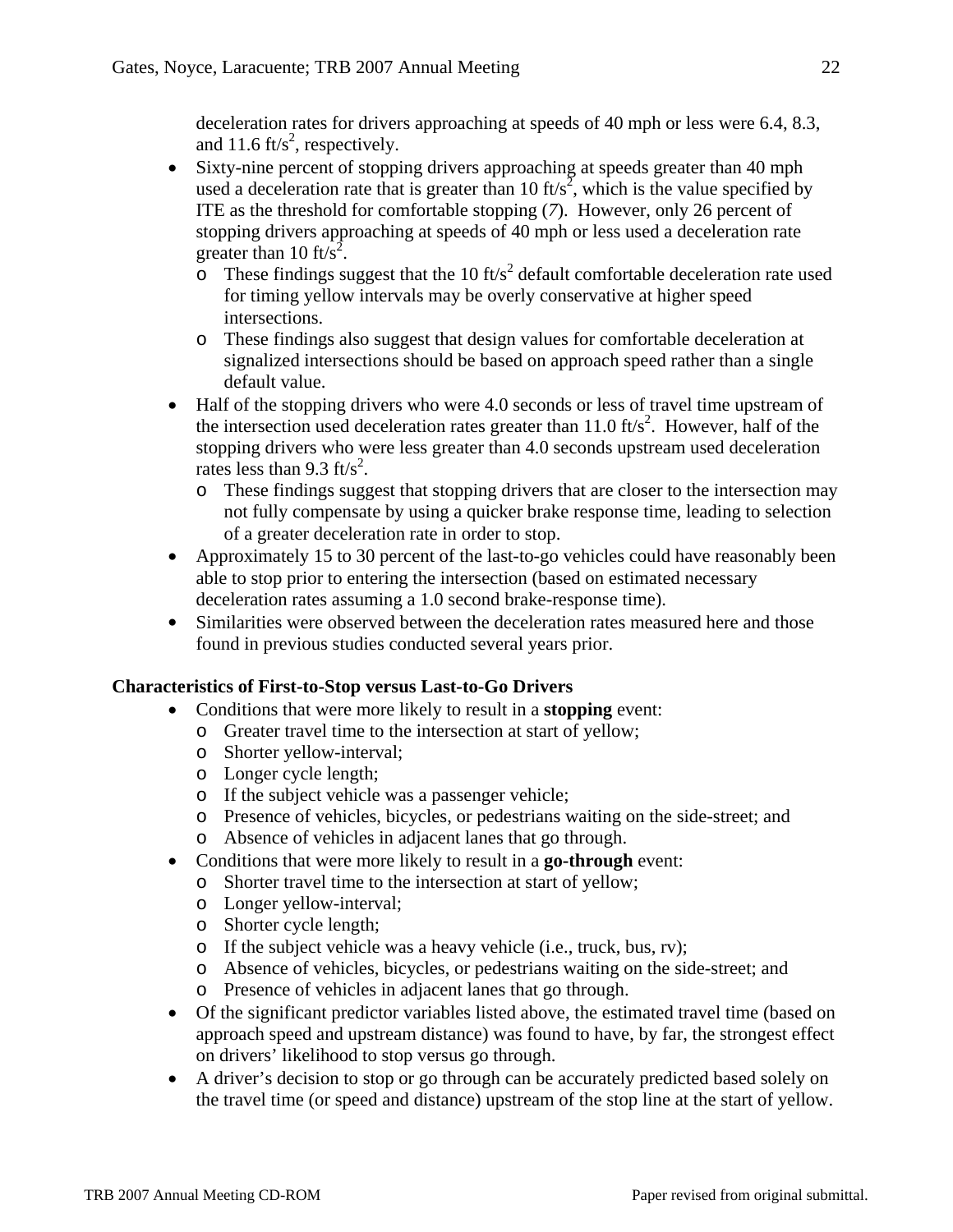- No vehicles stopped when less than 2 seconds upstream of the stop line at the start of yellow.
- Less than one percent of going vehicles had estimated travel times greater than 5.5 seconds from the stop line.
- The  $5<sup>th</sup>$  and  $15<sup>th</sup>$  percentile estimated travel times for stopping vehicles were 2.9 and 3.4 seconds, respectively.
- The  $5<sup>th</sup>$  and  $15<sup>th</sup>$  percentile estimated travel times for going vehicles were 4.5 and 3.9 seconds, respectively.
- Approach speed had little to no effect on the  $85<sup>th</sup>$  percentile travel times for stopping and going vehicles and only a moderate effect on the 15<sup>th</sup> percentile travel times.
	- $\circ$  A slightly upward trend was observed for 15<sup>th</sup> percentile travel times versus increasing approach speeds.
- Similarities were observed between the characteristics of stopping and going events measured here and those found in previous studies conducted several years prior.

# **Concluding Remarks**

The findings shown here provide good agreement with the findings of similar studies conducted several years ago especially considering that traffic conditions, vehicle characteristics, and driver behavior have all changed since the previous studies were conducted. Such findings suggest that driver behavior and performance within the dilemma zone has remained relatively unchanged perhaps because maximum braking performance in the dilemma zone is typically not necessary, allowing for lag time during brake-response and/or selection of a more comfortable deceleration rate. Drivers that are forced into a more "extreme" dilemma zone condition, such as those approaching at higher speeds and/or at shorter distances from the intersection, were shown to respond by using shorter brake response times and/or greater deceleration rates in order to stop in time. Along those lines, the results of this study suggest that the 10 ft/s<sup>2</sup> default comfortable deceleration rate commonly used for timing yellow intervals may be overly conservative at higher speed intersections (i.e. approach speeds greater than 40 mph). The authors recommend that design values for comfortable deceleration at signalized intersections be based on approach speed, with greater design deceleration rates used at higher-speed intersections.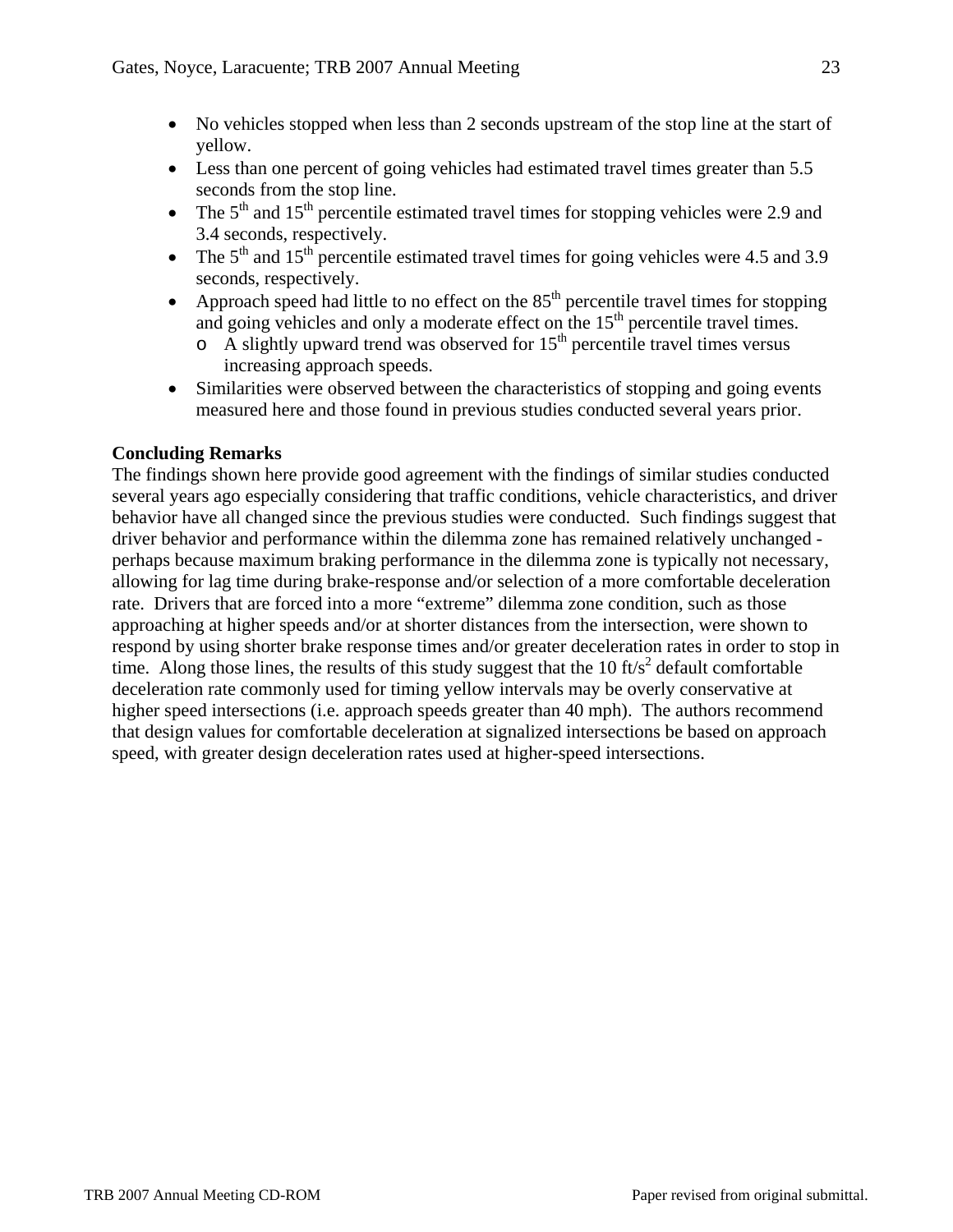### **REFERENCES**

- 1. Gazis, D., Herman, R., and, Maradudin, A., 1960. The Problem of the Amber Signal Light in Traffic Flow. *Traffic Engineering,* July, 1960. pp. 19-26.
- 2. Zegeer, C.V. and R.C. Deen. Green-Extension Systems at High-Speed Intersections. In *ITE Journal*. Institute of Transportation Engineers, Washington, D.C., November 1978, pp 19-24.
- 3. Bonneson J.A., et al.. *Intelligent Detection-Control System for Rural Signalized Intersections.* Report 4022-2, Texas Transportation Institute, College Station, Texas, 2002.
- 4. Chang, M.S., C. J. Messer, and A. Santiago. Timing Traffic Signal Change Intervals Based on Driver Behavior. In *Transportation Research Record 1027*, TRB, National Research Council, Washington, DC, 1985, pp. 20–30.
- 5. Wortman, R. H., and J. S. Matthias. Evaluation of Driver Behavior at Signalized Intersections. In *Transportation Research Record 904*, TRB, National Research Council, Washington, DC, 1983, pp. 10–20.
- 6. ITE Technical Committee 4A-16. Determining Vehicle Change Intervals: A Proposed Recommended Practice. *ITE Journal,* Volume 57, No. 7, 1989, pp. 21-27.
- 7. *Traffic Engineering Handbook.* Chapter 13. Institute of Transportation Engineers, Washington, D.C., 1999, pp 481.
- 8. *Traffic Flow Theory: A State of the Art Report.* Chapter 3: Human Factors. Oak Ridge National Laboratory, Federal Highway Administration, Washington, D.C., 1997.
- 9. *A Policy on Geometric Design of Highways and Street.,* 5th Edition. American Association of State Highway and Transportation Officials, Washington, D.C., 2004.
- 10. Williams, W. L. Driver Behavior During the Yellow Interval. In *Transportation Research Record 644*, TRB, National Research Council, Washington, DC, 1977, pp. 75–78.